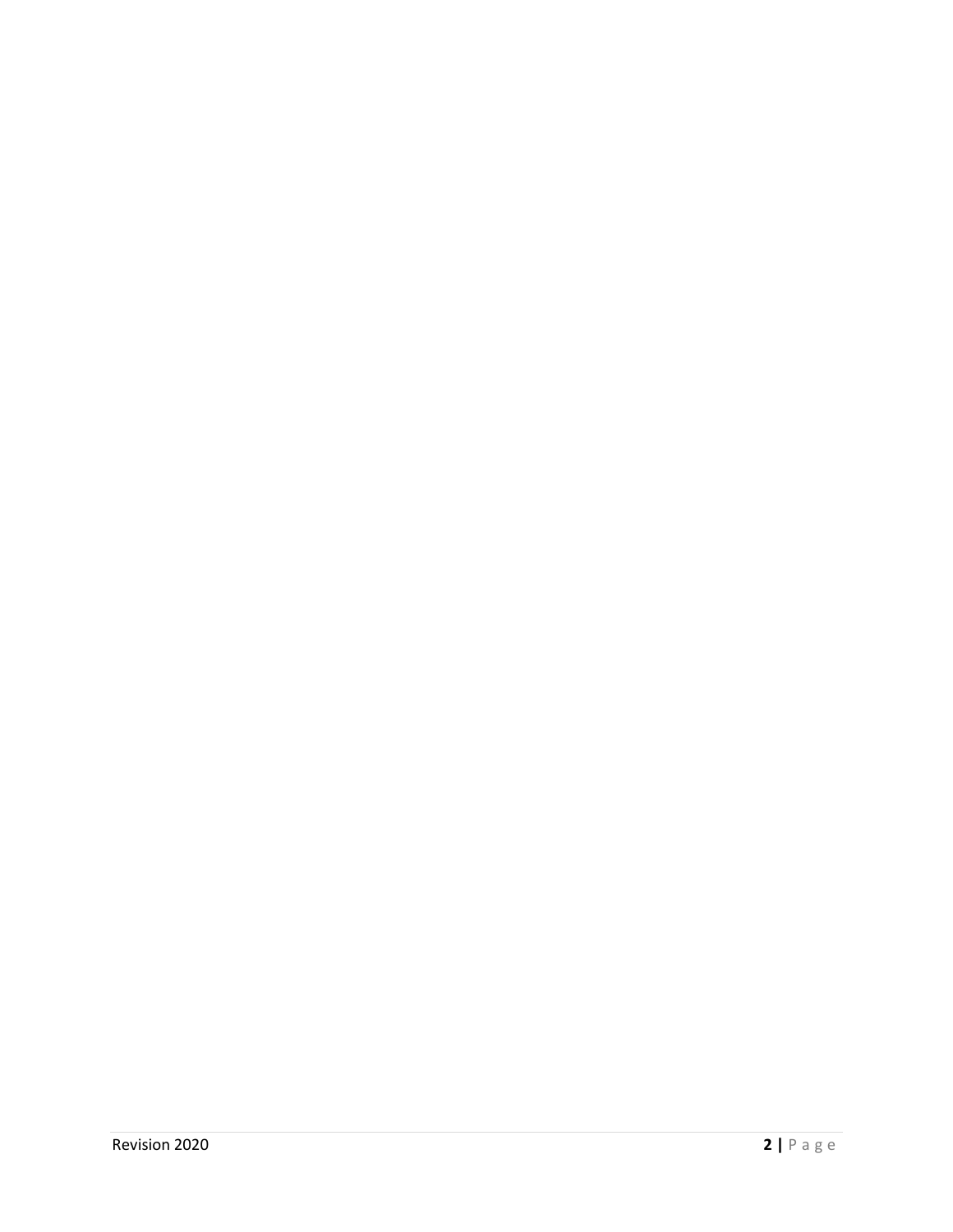## Contents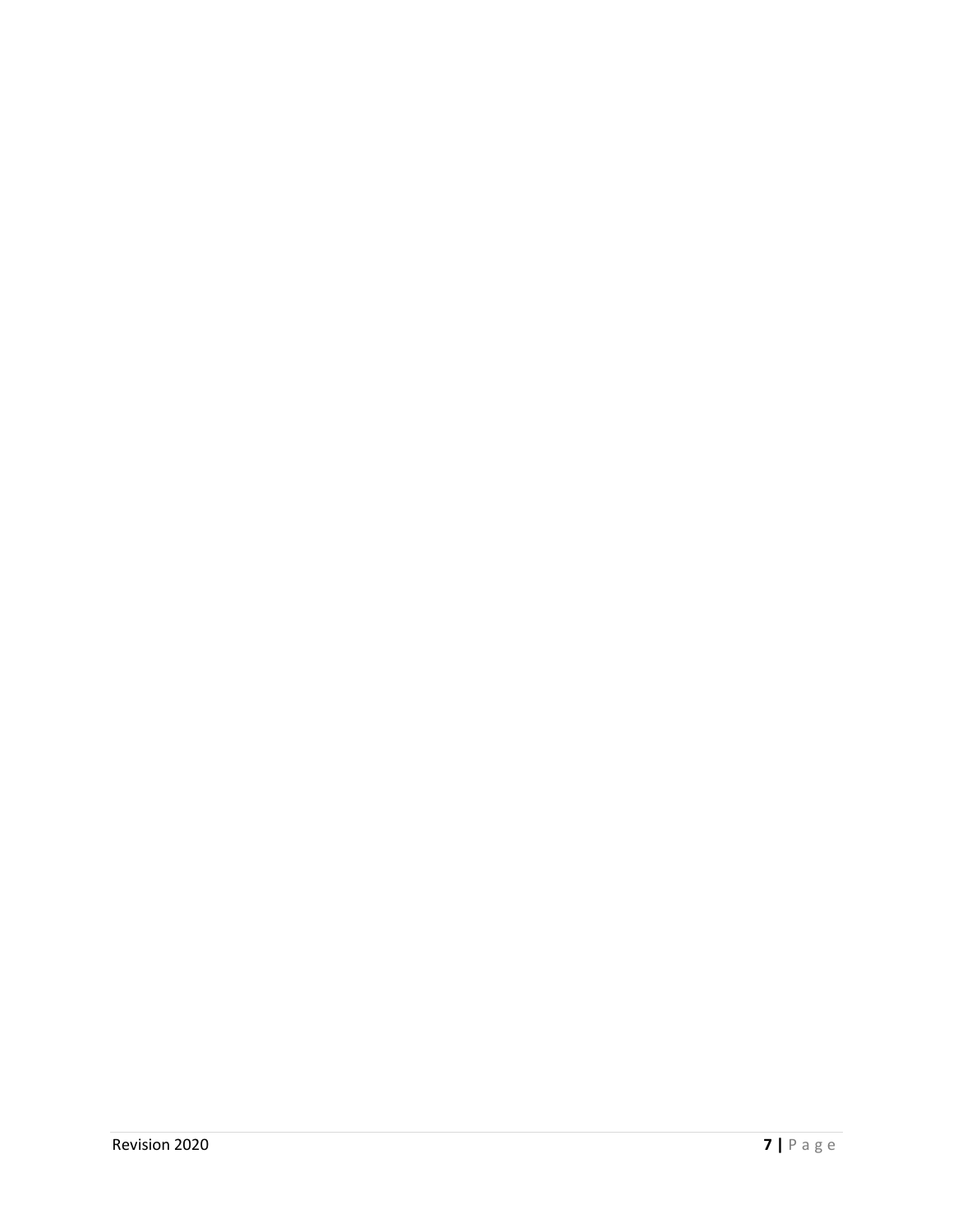**First Hmong Alliance Church Of the Christian and Missionary Alliance 361 Marion Ave Aurora, IL 60505 630-966-9552**

#### **By-laws created for First Hmong Alliance Church Members**

## PREAMBLE

<span id="page-7-0"></span>We the members of the First Hmong Alliance Church of the Christian and Missionary Alliance hereby establish these bylaws to govern our ministry. These bylaws are adapted from the Uniform Constitution for Accredited Churches of the Christian and Missionary Alliance. (A5-8)

The following bylaws have been approved by the voting members of the First Hmong Alliance church during its Annual Meetings.

## ARTICLE I: NAME

<span id="page-7-1"></span>The official name under which this church is incorporated or organized is the First Hmong Alliance Church of the Christian and Missionary Alliance (FHAC).

## ARTICLE II: RELATIONSHIP

<span id="page-7-2"></span>Adopted from Article II of the Uniform Constitution for Districts of the Christian and Missionary Alliance.

This church is connected with and subordinate to its parent religious organization, The Christian and Missionary Alliance, a Colorado nonprofit corporation. In consideration of the mutual benefits generated and derived from this relationship, and understanding that The Christian and Missionary Alliance is relying hereon in agreeing to initiate or continue such relationship, this church agrees to be subject to and abide by the terms and conditions of Article XVI hereof relating to the reversion of property of accredited churches.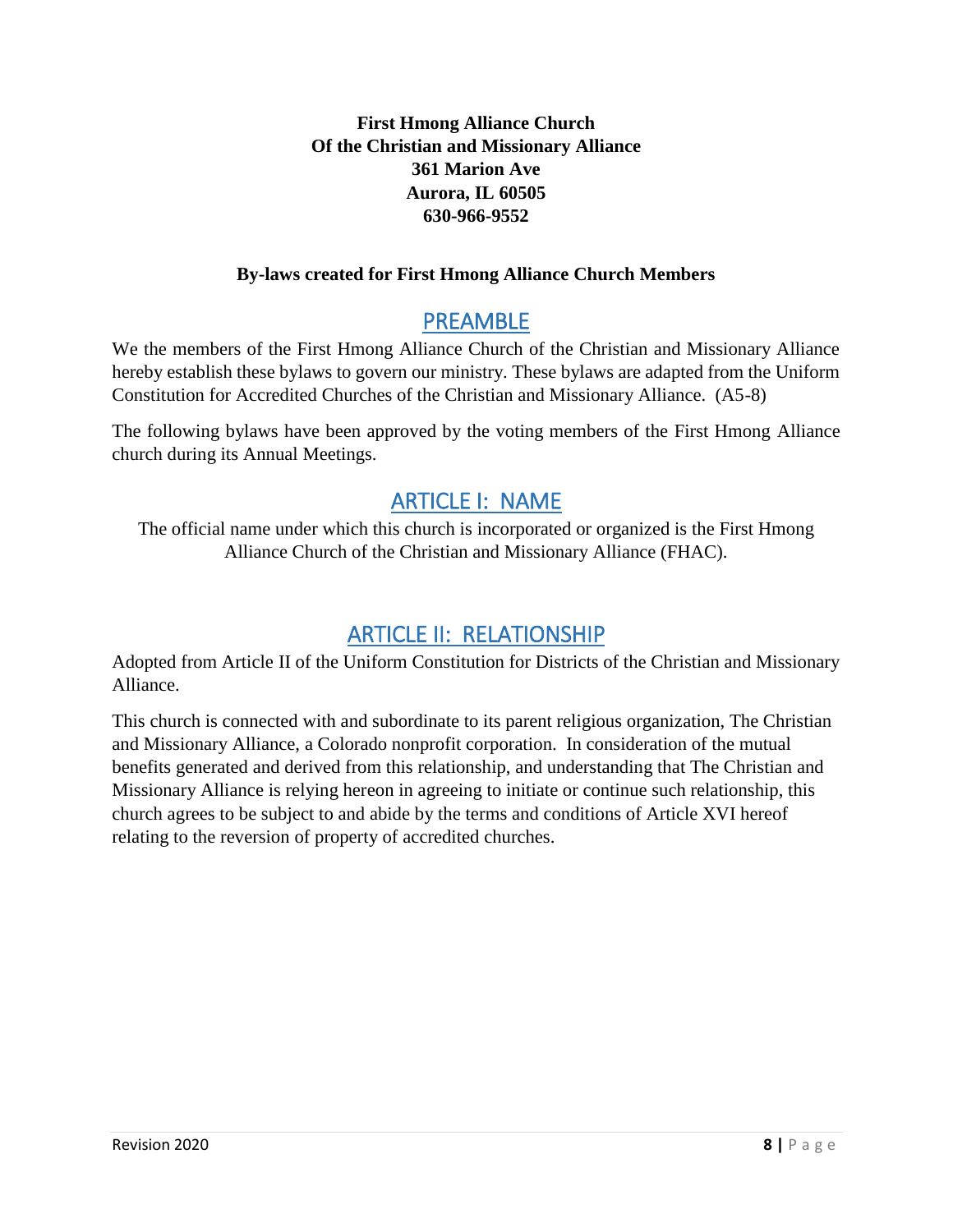## ARTICLE III: MEMBERSHIP

<span id="page-8-0"></span>The following sections have been adopted from Article III of the Uniform Constitution for Accredited Churches of the Christian and Missionary Alliance:

#### <span id="page-8-1"></span>Section 1. Qualifications.

1. Confession of faith in Jesus Christ and evidence of regeneration.

2. Belief in God the Father, Son, and Holy Spirit; in the verbal inspiration of the Holy Scriptures as originally given; in the vicarious atonement of the Lord Jesus Christ; in the eternal salvation of all who believe in Him and the eternal punishment of all who reject Him.

3. Acceptance of the doctrines of the Lord Jesus Christ as Savior, Sanctifier, Healer, and Coming King.

4. Full sympathy with the mission and core values of The Christian and Missionary Alliance and cooperation by systematic support of its work.

5. Such other qualifications for membership as may be stated in the bylaws.

#### <span id="page-8-2"></span>Section 2. Removal.

Persons may be removed from membership under one or more of the following circumstances:

1. Submission of a written letter of resignation to the elders of the church.

2. Failure to meet the qualifications of membership as stated above.

3. Disciplinary action taken under the Uniform Policy for Discipline, Restoration and Appeal of The Christian and Missionary Alliance. An appeal of decisions made to remove a person from membership for reasons of qualification or a disciplinary action may be submitted to the district superintendent within 30 days of the action.

The following sections are in addition to the sections above:

#### <span id="page-8-3"></span>Section A: Qualification of Becoming a Member.

The following are the requirements for becoming a member:

1. Complete the application for membership and sign the Church Covenant.

2. If transferring from another church, provide a membership transfer letter from the previous church.

- 3. Complete a membership interview with the pastor and the elders.
- 4. Membership must be approved by pastor and elders.
- 5. Complete the First Hmong Alliance Church membership training class.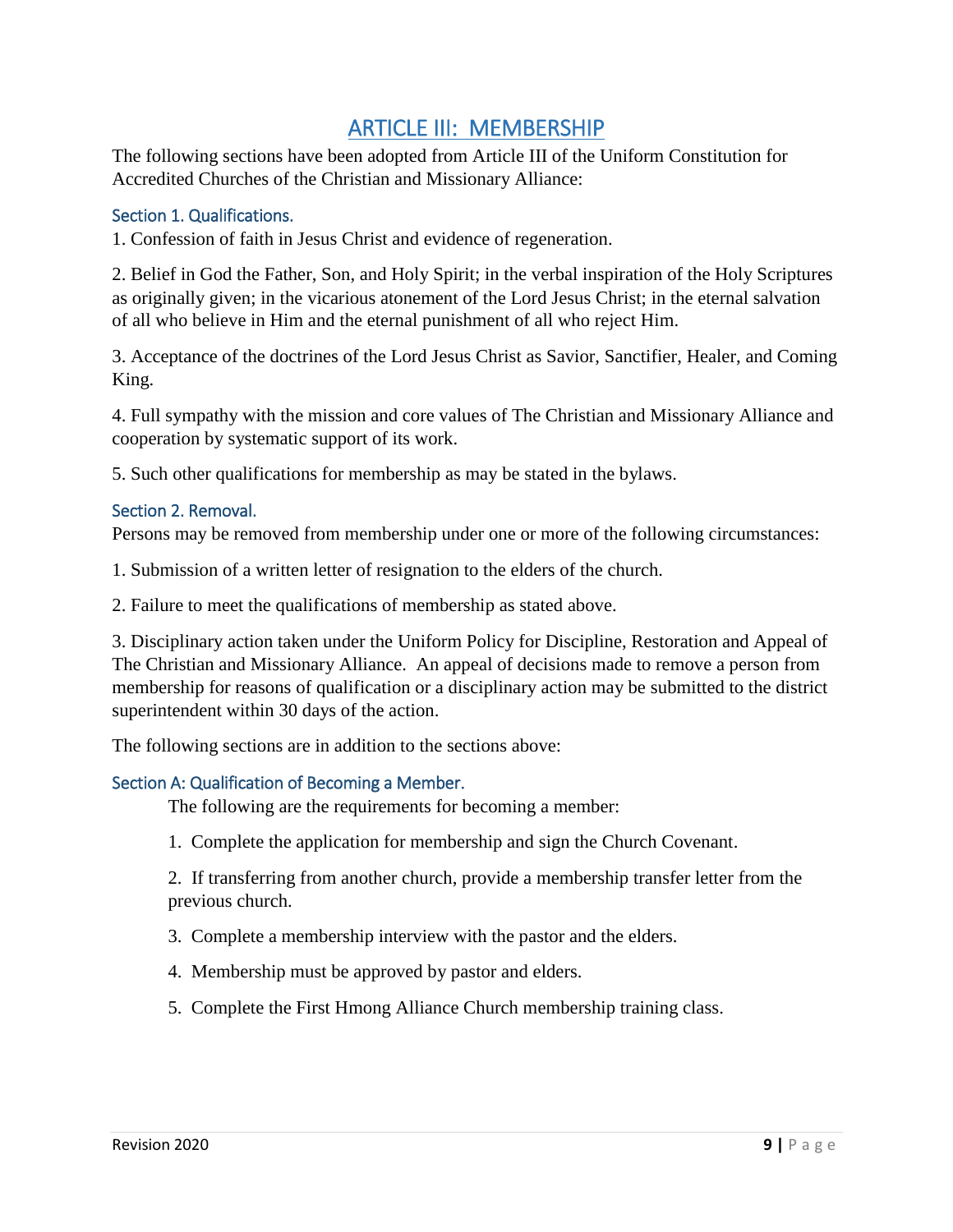#### <span id="page-9-0"></span>Section B. Canceling Membership.

Removal of membership may occur under any of the following circumstances:

- 1. If member(s) requests to leave.
- 2. Entering into membership with a different church.
- 3. Request a transfer letter to a new church.
- 4. If the member has become a non-believer or a follower of a different faith, the Elders will consult with the member to determine whether to terminate membership.
- 5. Any member remaining in inactive status for at least 1 year will be removed from membership. The Governing Board shall consult inactive members on their membership status. If the determination is made to terminate membership, the Governing Board shall provide that member(s) with a written termination letter.

#### <span id="page-9-1"></span>Section C. Inactive Members.

Members who have not attended worship for at least 3 consecutive months will be placed in "inactive" membership status. Notice of this status change shall be communicated in writing to the member by the Governing Board. An inactive member can regain active membership status by attending worship service. The following circumstances are exempt from this process: health/medical absence, school/college attendance, work/career leave, and any other circumstances deemed appropriate by the Governing Board.

## ARTICLE IV: ORDINANCES

<span id="page-9-2"></span>Baptism and the Lord's Supper are recognized as the two ordinances of the First Hmong Alliance Church.

Believer's baptism by immersion is taught and practiced as the scriptural mode. The pastor or Elders shall oversee baptism. The pastor or Elders shall provide the instruction about baptism and administer baptisms or choose other spiritually respected individuals to do these ministries.

The Lord's Supper is administered regularly during the first week of each month. The pastor or Elders shall oversee Communion. The pastor or Elders shall provide the instruction about Communion and administer the Communion or choose other spiritually respected individuals to do these ministries.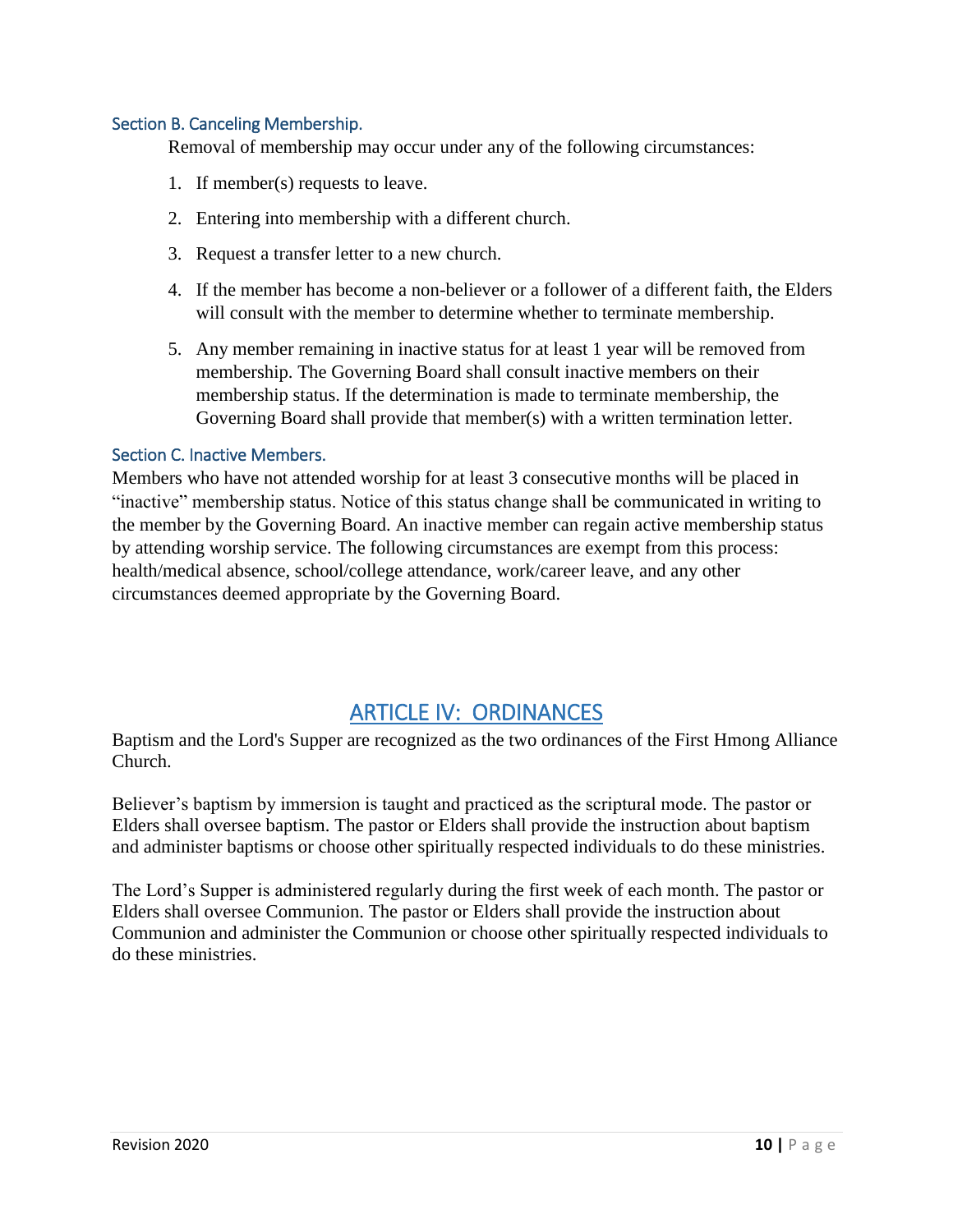## ARTICLE V: MEMBER MEETINGS

#### <span id="page-10-1"></span><span id="page-10-0"></span>Section A. Annual Meeting.

- 1. The Church Annual Election will be held by the second week of October.
- 2. The Church Annual Meeting will be held by the second week of December. The agenda will include business items, proposed bylaw changes, finance, committee reports, and transfer of duties to new officers.

All elected officers shall complete their annual reports and transition of duties during the Annual Meeting. All positions that are appointed by the Governing Board shall complete their annual reports within the Governing Board's meeting sessions.

- 3. Announcement of the Annual Meeting must be made to the congregation at least three weeks in advance.
- 4. Members 16 years and older will have the right to vote. Legally binding issues will require voting-eligible members ages 18 years and older only.
- 5. Only voting-eligible members that are present during the Annual Meeting are allowed to vote.
- 6. Church officer terms begin on January  $1<sup>st</sup>$  and end on December  $31<sup>st</sup>$ .
- 7. The church financial report shall be reported, by the prior year's treasurer, on the first week of February during the next fiscal year.

#### <span id="page-10-2"></span>Section B. Special Church Meetings.

All special business meetings of the members shall be held in accordance with state law. At a minimum such meetings shall be called at least two Sundays prior to the meeting and notice of same shall be publicly announced either orally or in writing for two consecutive weeks.

#### <span id="page-10-3"></span>Section C. Quorum.

A quorum of any properly called church business meeting shall consist of those members who are present

#### <span id="page-10-4"></span>Section D. Electronic Meetings.

At their discretion, the Governing Board and committees of the church may conduct electronic meetings when necessary to address urgent situations or due to scheduling conflicts. Pursuant to nonprofit laws, the electronic meetings must be synchronous and accessible to all board members.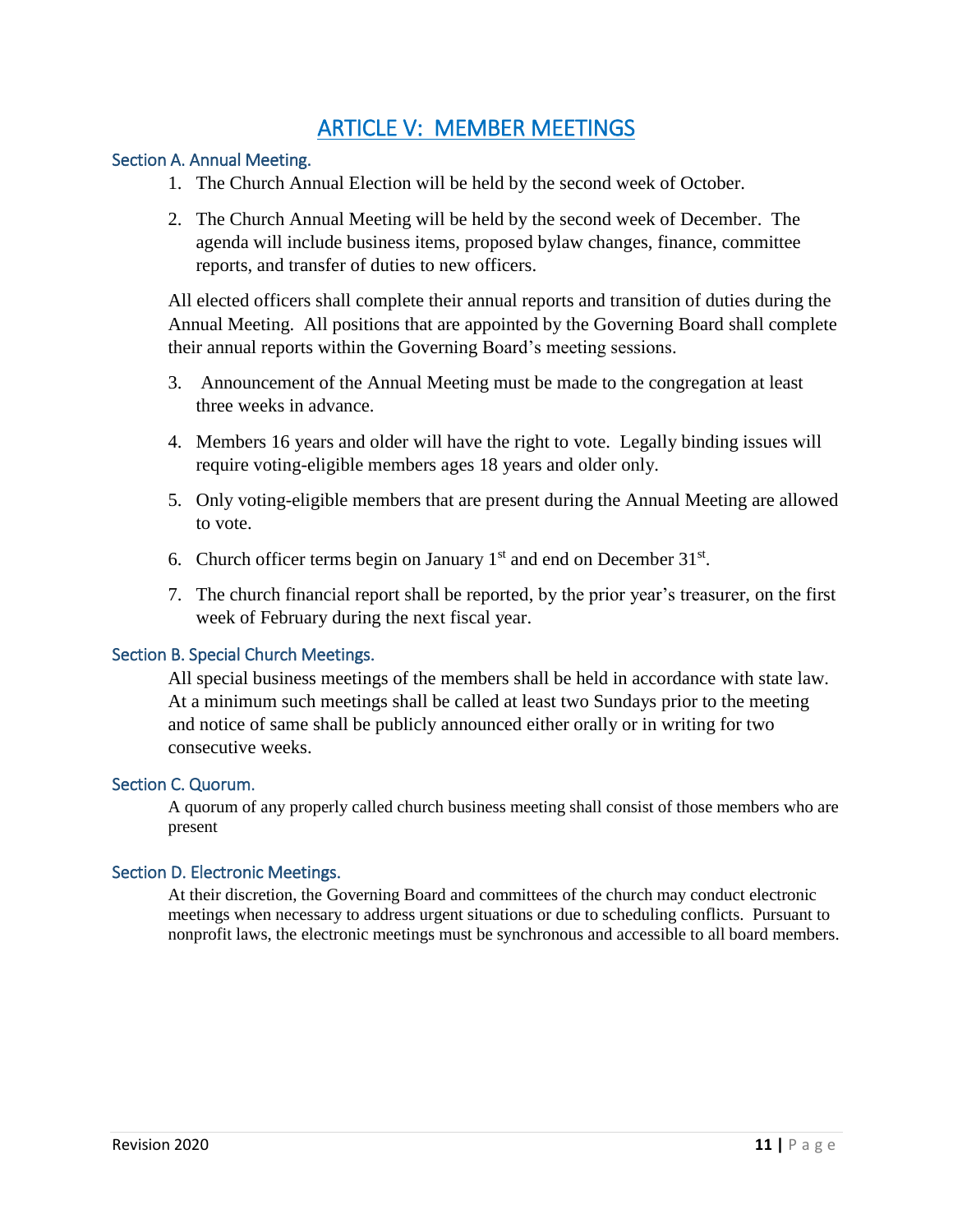## ARTICLE VI: LOCAL CHURCH GOVERNANCE AUTHORITY

#### <span id="page-11-1"></span><span id="page-11-0"></span>Section 1. General.

Each local church shall structure its governance authority in accordance with the governing documents of The Christian and Missionary Alliance, the responsibilities of elders as defined in Article X, Section 1, the bylaws of the district, and the laws of the state in which the church is located. The members of the governance authority shall satisfy the scriptural standards for church leadership and shall be members of this church.

The senior pastor shall be chairman or, at his request, the governance authority shall elect an elder as chairman. An elder also shall be elected as vice chairman. Meetings shall be held for prayer and business, and abbreviated minutes shall be reported to the church as the church may decide. Special meetings may be called by the chairman or by written request of one-half of the governance authority membership. All officers, committees, and organizations except the Nominating Committee are amenable to the collective oversight of the elders.

#### <span id="page-11-2"></span>Section 2. Removal.

In consultation with the district superintendent and the senior pastor,

any officer or auxiliary official, except licensed pastoral staff, of this church, whether elected at the church annual meeting or appointed by the governance authority, or any individual member of the governance authority, may be removed by a two-thirds majority vote of the governance authority and the approval of the district superintendent if, in the judgment of the governance authority, the best interests of this church will be served thereby.

#### <span id="page-11-3"></span>Section A. Name.

The governance authority of the First Hmong Alliance Church (FHAC) of The Christian and Missionary Alliance shall be known as the Governing Board.

#### <span id="page-11-4"></span>Section B. Governing Board with a Majority of Elders.

The Governing Board shall consist of seven members. They shall include the following officers:

- Pastor
- Secretary
- **•** Treasurer
- 4 Elders

#### <span id="page-11-5"></span>Section C. Age.

The minimum age for elders shall be 25 years old.

#### <span id="page-11-6"></span>Section D. Pastor.

In the absence of a pastor, the Disciplemaking Ministries Coordinator shall become the seventh member to the Governance Authority. The Disciplemaking Ministries Coordinator is not an elder in this role.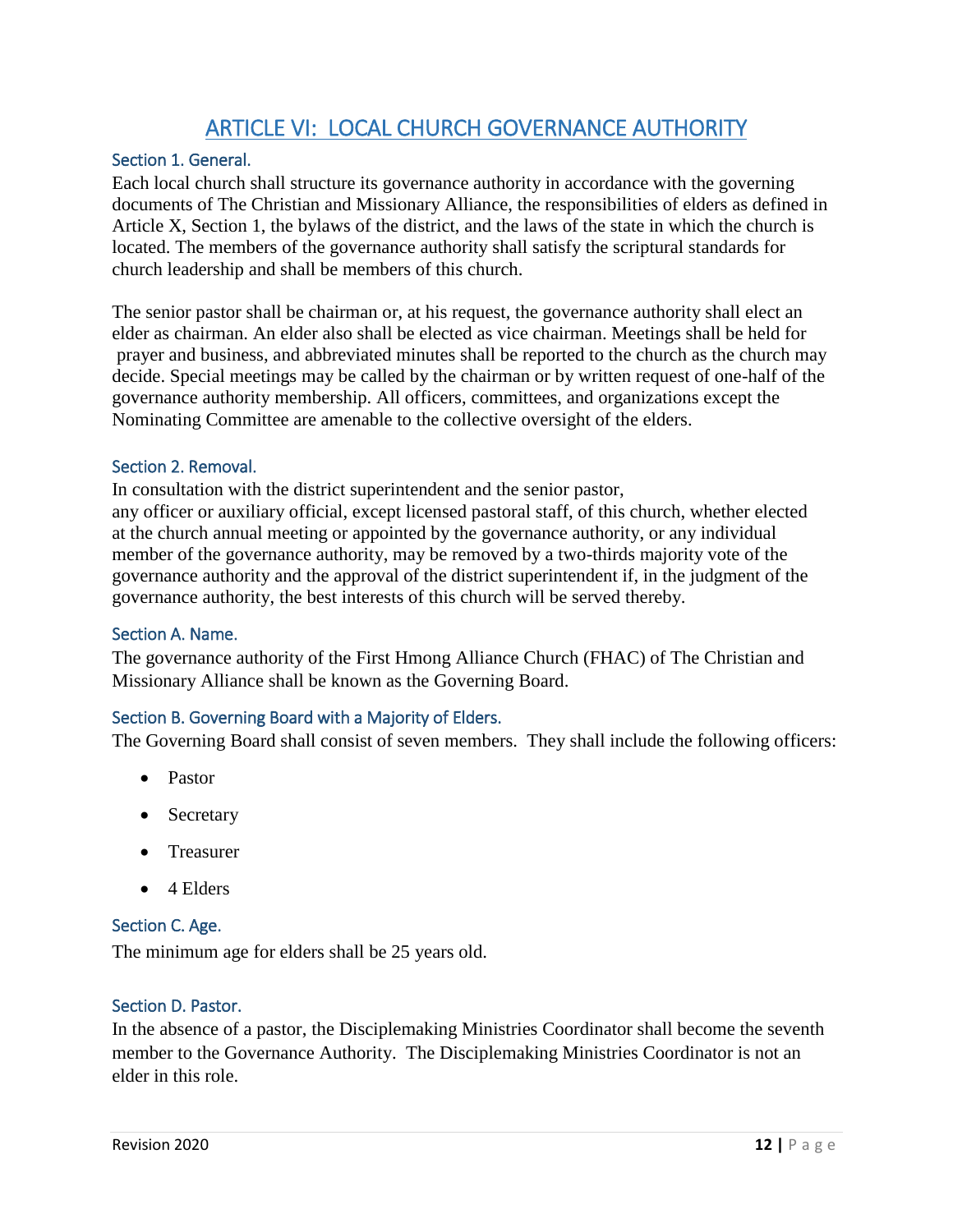#### <span id="page-12-0"></span>Section E. Officers.

The following positions are held by elders, selected within a closed Governing Board meeting: Deacon.

#### <span id="page-12-1"></span>Section F. Term limit.

Each elder's term of service shall consist of 2 consecutive years. Elders shall be elected on alternating terms, with 2 elders elected each year. The Secretary and Treasurer shall be elected on alternating years. The pastor shall be a permanent member of the Governing Board.

#### <span id="page-12-2"></span>Section G. Character.

Governing Board members must carry their life in accordance with the Biblical teaching of 1 Timothy 3, and Titus 1.

## ARTICLE VII: OFFICERS

<span id="page-12-3"></span>The officers shall be members of this church and shall satisfy the scriptural standards for church leadership. They shall consist of the following who, with the exception of the senior pastor, shall be elected at the annual meeting of the church: senior pastor, secretary, treasurer, assistant treasurer, and such other officers as may be designated in the church bylaws or in the state law.

## ARTICLE VIII: PASTORAL STAFF

<span id="page-12-4"></span>The governance authority shall not give consideration to any candidate for the pastoral staff without the approval of the district superintendent. Pastoral staff members shall be called by the governance authority and appointed by the district superintendent. The district superintendent shall suggest to the governance authority the names of such workers as in his judgment have proper qualifications for pastoral staff. Upon appointment by the district superintendent, a pastoral staff member and spouse become members of this church. Pastoral staff include all those whose position calls for licensing as an "official worker," as defined in the General Regulations in the *Manual of The Christian and Missionary Alliance***.**

Any member of the pastoral staff may resign from this church by giving due notice of this intention to the district superintendent and the governance authority. The governance authority may, in conjunction with the district superintendent, ask for the resignation of any member of the pastoral staff. Before such action is taken, the governance authority and that member shall follow the guidelines as prescribed by the district superintendent. The district superintendent, with the approval of the District Executive Committee, shall have the authority to remove or transfer a member of the pastoral staff when the governance authority is in disagreement or whenever circumstances make such removal or transfer advisable, and the following additional sections listed below:

#### <span id="page-12-5"></span>Section A. End of Pastoral Employment

1. Resignation or transfer notice of intent must be submitted in writing to the Governing Board and the District Superintendent of the Hmong District with a minimum onemonth notice.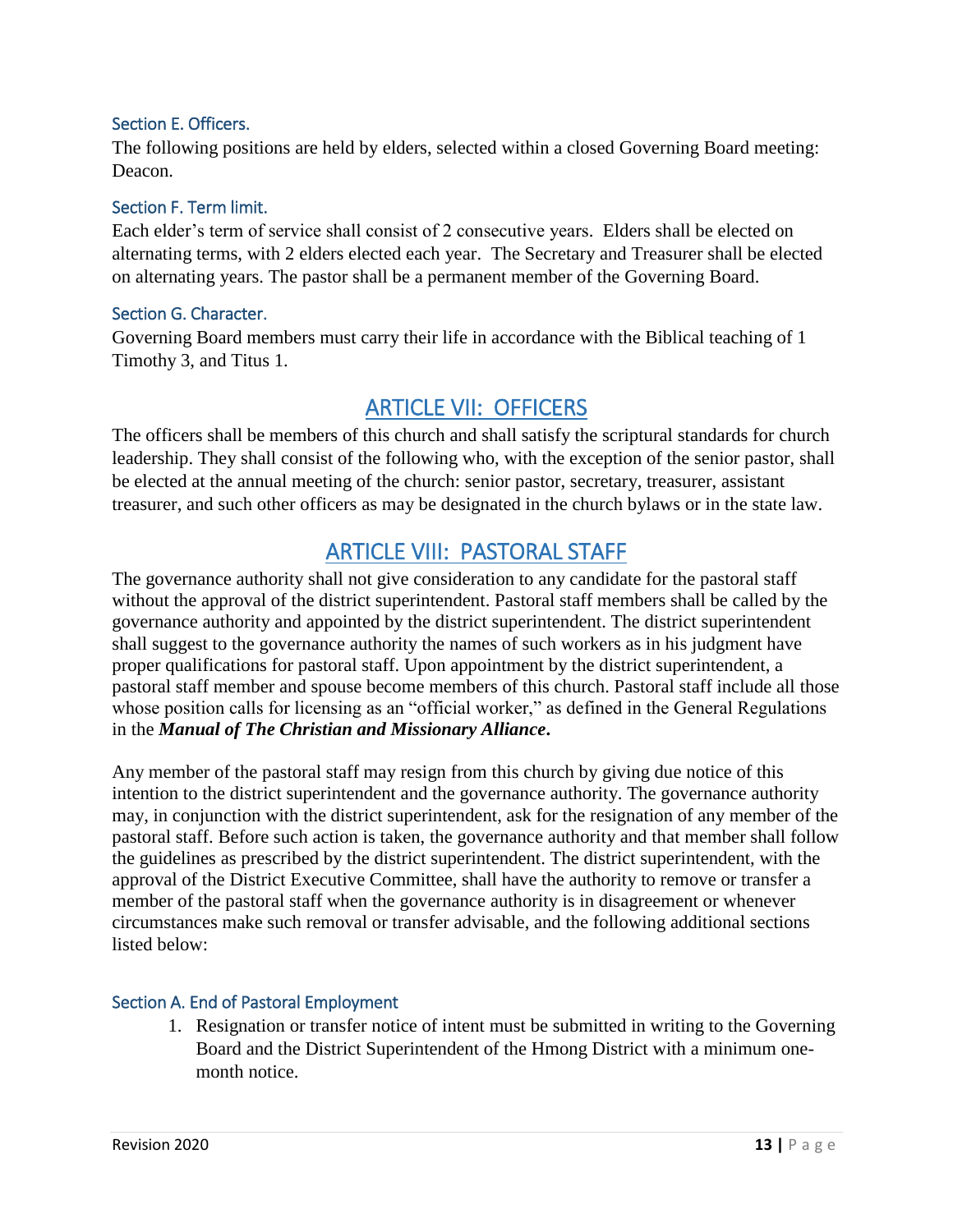- 2. The Governing Board of the church, in consultation with the District Superintendent of the Hmong District, reserves the right to terminate pastoral employment.
- 3. If a Pastor's employment is involuntarily terminated by the church, Pastor shall be entitled to 1-month's salary as severance compensation. Pastor is not entitled to this compensation if he voluntarily resigns or is involuntarily discharged due to disciplinary reasons.

## ARTICLE IX: DUTIES OF CHURCH OFFICERS

#### <span id="page-13-1"></span><span id="page-13-0"></span>Section 1. Senior Pastor.

The senior pastor shall have oversight of this church. He shall be chairman of the governance authority except as he may choose to proceed according to the provisions in Article VI. He shall preside at all regular or special meetings of the church membership. He is a member ex officio of all church committees and organizations. When the membership has no pastor, the chairman or vice chairman of the governance authority shall have oversight of the church in conjunction with the district superintendent. The senior pastor shall be the president of this church where such office is required by law.

#### <span id="page-13-2"></span>Section 2. Secretary.

The secretary shall keep the minutes of membership meetings and conduct the correspondence of this church as directed by the governance authority. The secretary shall attend and keep minutes of other meetings as specified in the local church bylaws.

#### <span id="page-13-3"></span>Section 3. Treasurer.

The treasurer shall receive all monies of this church and shall be responsible for the payment of all bills on the order of the governance authority as specified by the local church bylaws, keeping proper book records of all transactions, and filing canceled vouchers and receipts for payments made. The governance authority shall determine where funds of this church shall be kept. No offerings shall be solicited from the membership except upon approval of the governance authority.

#### <span id="page-13-4"></span>Section 4. Missionary Treasurer.

When required by local church bylaws, the missionary treasurer shall account for all missionary monies and oversee the forwarding of the same to the treasurer of The Christian and Missionary Alliance on or before the tenth of the following month.

#### <span id="page-13-5"></span>Section 5. Assistant Treasurer.

The assistant treasurer shall, with another person or persons appointed by the governance authority, be responsible to count all monies and keep a separate record of all receipts. The assistant treasurer may be empowered to issue receipts to the donors.

The above sections are adopted from the Uniform Constitution of the Christian and Missionary Alliance. The following sections have been added below: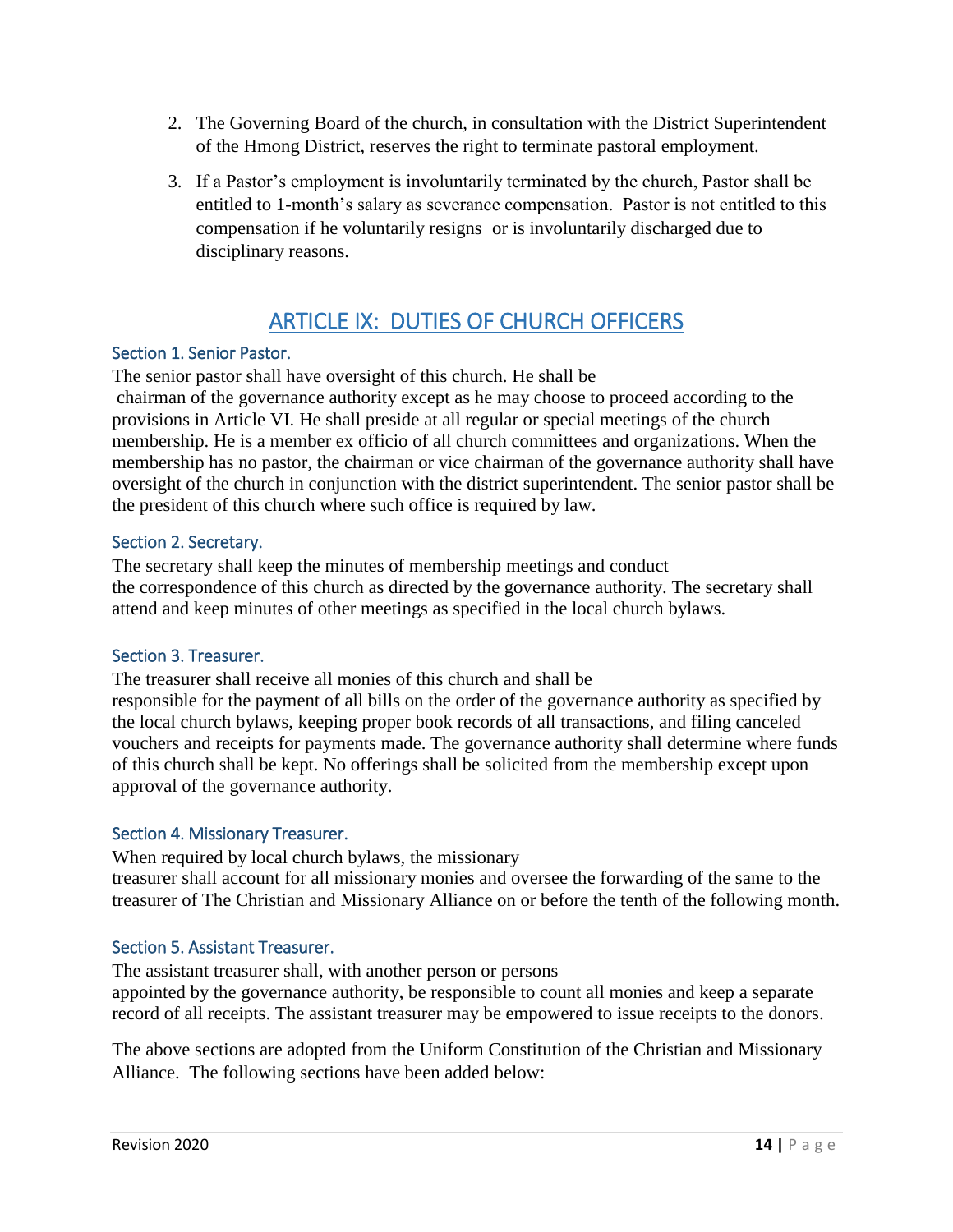#### <span id="page-14-0"></span>Section A. Chairman.

If the pastor declines the office of chairman, the Governing Board must select one person from the Governing Board to be the chairman. The chairman shall be responsible for leading all business sessions of the Church, and all meetings of the Governing Board. The chairman may delegate another Elder to lead business sessions and meetings.

#### <span id="page-14-1"></span>Section B. Missions Treasurer.

The church does not have an officer position for a Missions Treasurer. In the absence of this position, the responsibilities of this office falls upon the church Treasurer.

#### <span id="page-14-2"></span>Section C. Assistant Treasurer.

In lieu of a Missions Treasurer, the church assistant treasurer will keep records of Great Commission Fund offerings. The church Treasurer will be responsible for sending the Great Commission Fund offerings to the Christian and Missionary Alliance.

## ARTICLE X: COMMITEES AND ORGANIZATIONS

#### <span id="page-14-4"></span><span id="page-14-3"></span>Section 1. Elders.

The call of Christ the Chief Shepherd to men to serve as elders is both discerned and confirmed by the church membership. Elders shall therefore be male members of this church and shall be elected as specified in the church bylaws. The pastor and the other elders are the highest level of servant leadership in the church. As undershepherds, elders shall serve with the senior pastor to oversee both the temporal and spiritual affairs of the local church in order to accomplish Christ's mission. They shall constitute the Committee on Membership. They shall be the Committee on Discipline in accordance with the Uniform Policy on Discipline, Restoration, and Appeal of The Christian and Missionary Alliance. All officers, committees, and organizations except the Nominating Committee are amenable to the collective oversight of the elders through the governance authority.

#### <span id="page-14-5"></span>Section 2. Deacons.

The deacons shall be members of this church and shall be appointed or elected as specified in the local church bylaws. The deacons shall have charge of those ministries and charities of the church as specified in the bylaws, receive offerings for such purposes and dispense the same. Where there are no deacons, the governance authority shall assume responsibility for their ministries until such are elected or appointed.

#### <span id="page-14-6"></span>Section 3. Deaconesses.

Deaconesses shall be members of this church and shall be appointed or elected as specified in the local church bylaws. The deaconesses shall have charge of those ministries as specified in the bylaws. Where there are no deaconesses, the governance authority shall assume responsibility for their ministries until such are elected or appointed.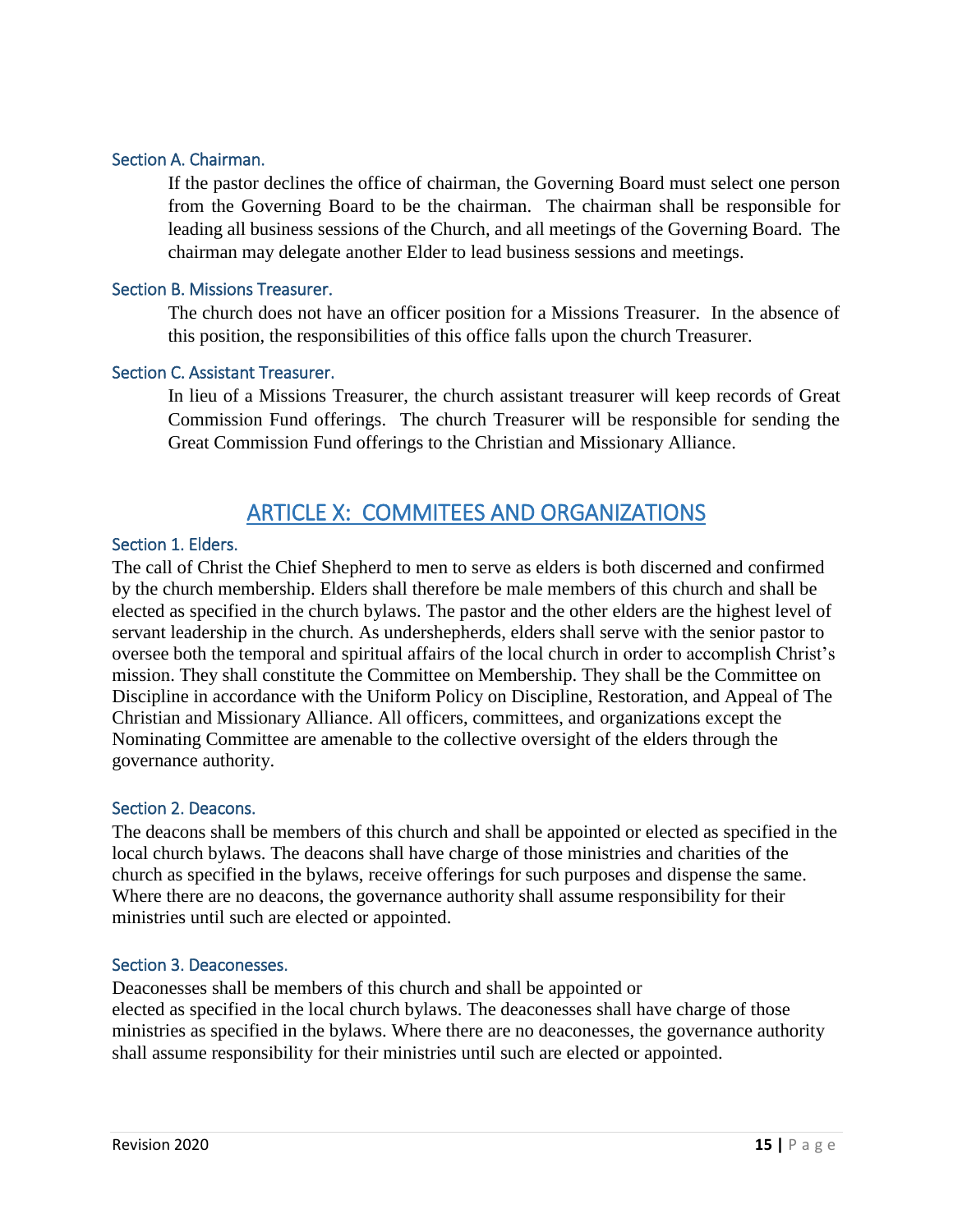#### <span id="page-15-0"></span>Section 4. Trustees.

The trustees shall be members of this church and may be appointed or elected as specified in the local church bylaws. Trustees shall have charge of those ministries and duties as specified in the bylaws, or the laws of the state in which the church is located. Where there are no trustees, the governance authority shall assume responsibility for those ministries and duties until such are elected or appointed.

The above sections are adopted from the Uniform Constitution of the Christian and Missionary Alliance. The following sections have been added below:

#### <span id="page-15-1"></span>Section A. Alliance Men's Ministry.

An Alliances Men's Ministry may be established in the local church. Officers except the president will be elected within the ministry.

#### <span id="page-15-2"></span>Section B. Alliance Women Ministry.

An Alliances Women's Ministry may be established in the local church. Officers except the president will be elected within the ministry.

#### <span id="page-15-3"></span>Section C. Youth Ministry.

An Alliance Youth Ministry may be established in the local church. Officers will be elected within the ministry. The service term of the youth officers shall be August 1st through July 31st.

#### <span id="page-15-4"></span>Section D. Deacon.

The Governing Board will appoint one of the elders to be the Deacon. The Deacon shall have charge of those ministries and duties of encouragement and support to the members of the church. The Deacon's role may include other responsibilities as assigned by the Governing Board.

#### <span id="page-15-5"></span>Section E. Deaconess.

The Governing Board shall appoint be up to 4 Deaconesses. The Deaconesses' responsibilities are to oversee meal preparations during major seasonal celebrations and special events. They shall also assist the Deacon as necessary for those ministries and duties of encouragement and support to the members of the church. The Deaconesses' role may include other responsibilities as assigned by the Governing Board.

#### <span id="page-15-6"></span>Section F. Trustees.

The Governing Board will act as Trustees in the congregation.

#### <span id="page-15-7"></span>Section G. Missions Committee.

The Missions Committee shall consist of one lead and (3) assistants. See Article XI for roles and responsibilities. Their term limit is set to two years.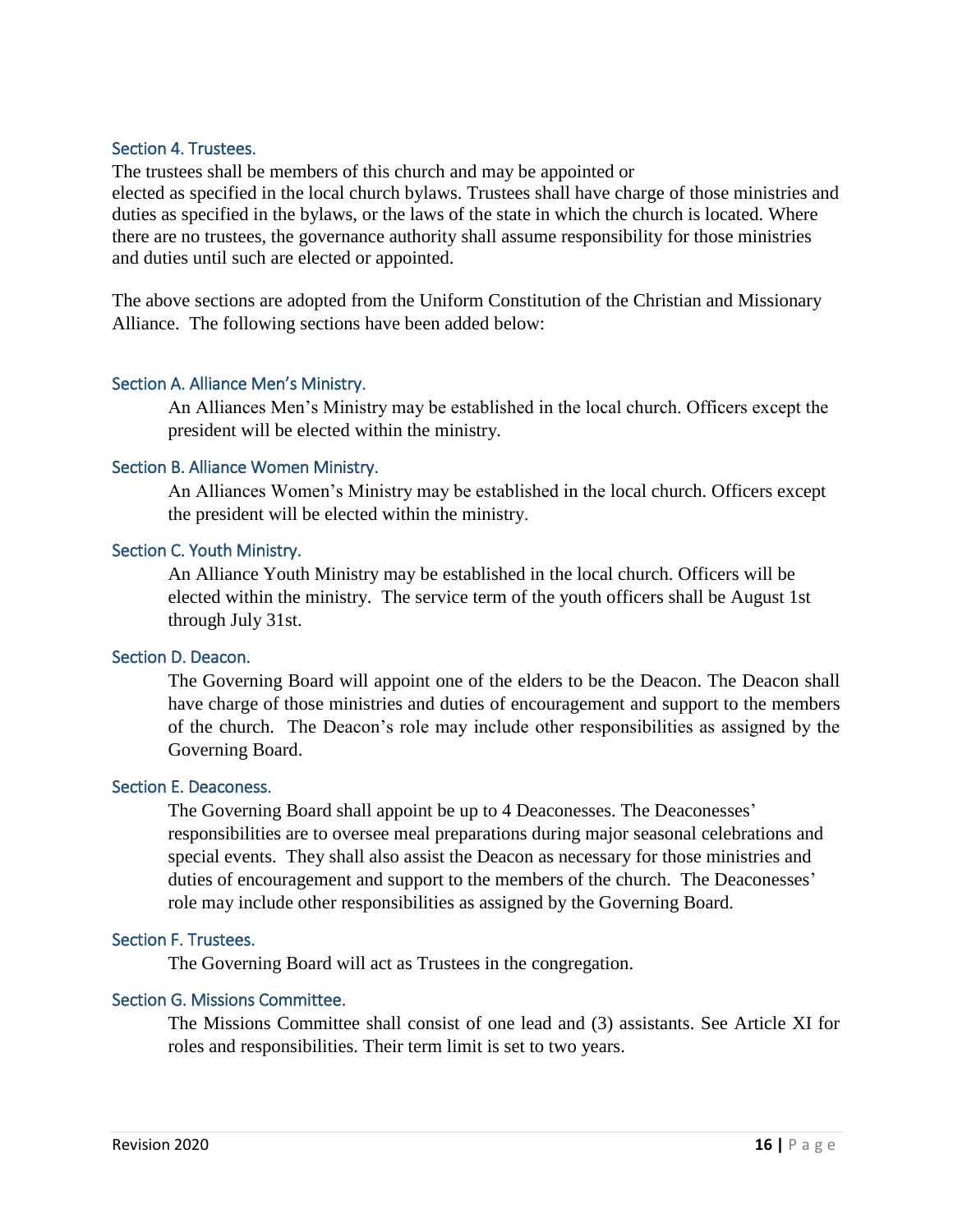#### <span id="page-16-0"></span>Section H. Disciplemaking Ministries (DM).

Disciplemaking Ministries Committee will consist of 7 members. This includes the DM Coordinator, Adult Coordinator, Young Adults (YAMs) Coordinator, Youth Coordinator, Children Coordinator, DM Assistant, and the Pastor. The DM Coordinator is the head of this committee.

- 1. The DM Committee shall choose members of the church to fill the roles of teachers and teacher assistants. Once filled, the DM Committee will submit these roles to the Elder Board for approval.
- 2. The Hmong District will be the main source of Sunday School teaching materials. In the event that teaching materials from the Hmong District are unsuitable or unavailable, the DM Committee may review other sources for teaching materials. Teaching materials that are from outside sources must be reviewed and approved by the Pastor.

#### <span id="page-16-1"></span>Section I. Ushers.

The Ushers shall consist of 5 members who will assist in the church on Sundays, and on special occasions. Responsibilities include, but are not limited to: program distribution (if applicable), greeting guest(s), seating guest(s), handling offering(s), and providing overall security for the church property.

#### <span id="page-16-2"></span>Section J. Worship.

In the absence of a Worship Pastor, the Governing Board will appoint a church member as the Worship Coordinator to lead the praise and worship teams. The Worship Coordinator will be responsible for all aspects of praise and worship.

#### <span id="page-16-3"></span>Section K. Auditors.

- 1. The Auditors shall audit the congregation's financial records, including all committees that handle financial transactions.
- 2. Audits shall be performed bi-annually: one mid-year audit in July, and the final audit by end of January of the following fiscal year.
- 3. In the event of accounting deficiencies, the auditors shall recommend corrections and improvements in the internal accounting controls. In the event of financial deficiencies, the auditors shall inform the Elder Board and the congregation.

#### <span id="page-16-4"></span>Section L. Building Manager.

- 1. Building Manager shall maintain the church building in a safe and usable state. Simple repairs may be handled at the Building Manager's discretion. In the event that a repair cannot be completed with internal resources, Building Manager may, in consultation with the Governing Board, seek outside expertise as needed.
- 2. Building manager shall manage the church custodian.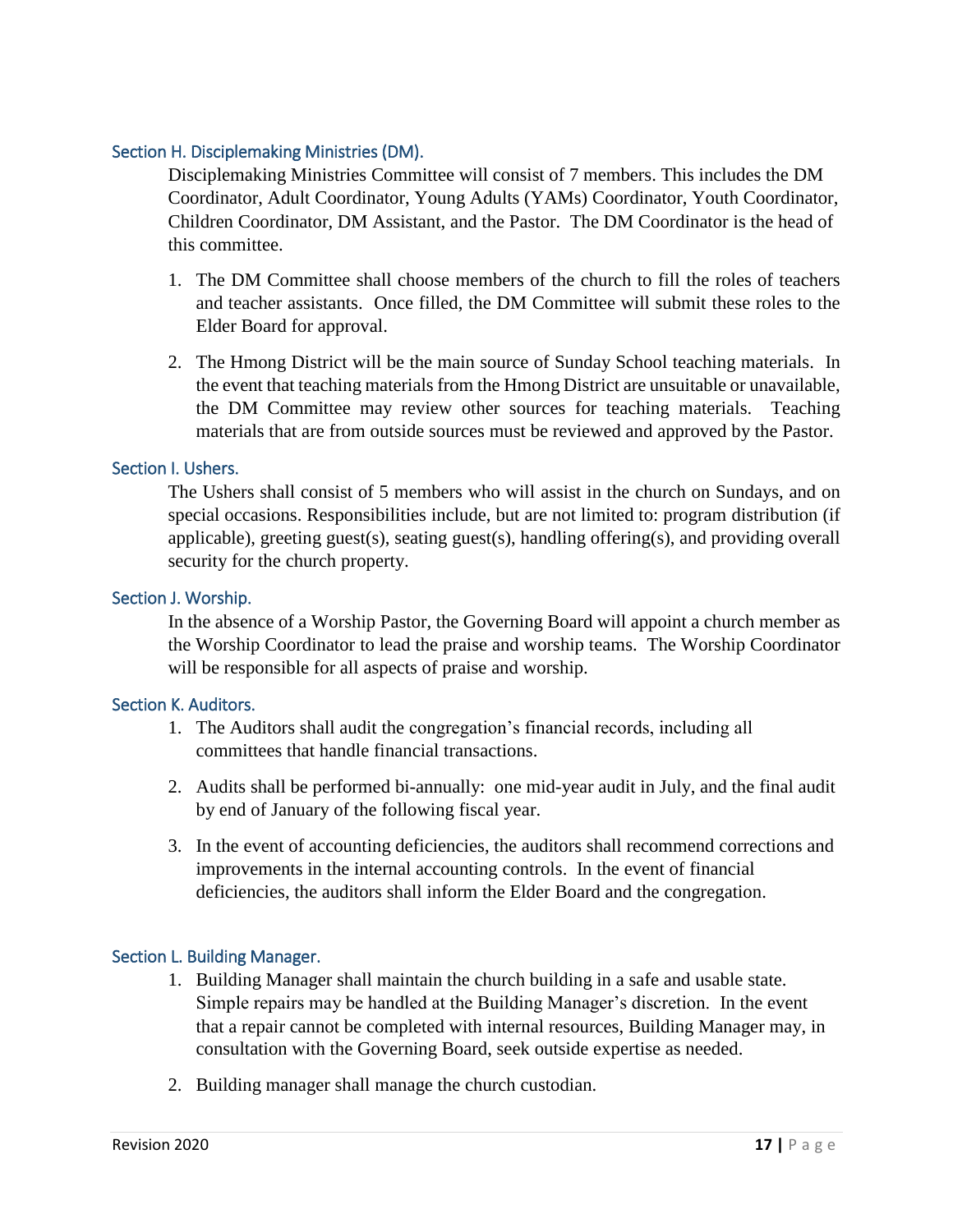3. Building Manager will hold this position indefinitely until voluntary resignation, or is relieved of this duty by the Governing Board.

#### <span id="page-17-0"></span>Section M. Agent.

- 1. As directed by the church, the Agent will maintain inventory of all legal documentations and official correspondences from the Secretary of State. All legal documentations are the property of FHAC, therefore it is forbidden to use any legal documentation(s) for any other purpose(s), unless approved by the Governing Board.
- 2. The Registered Agent's position and duration is perpetual until voluntary resignation, or is relieved of this duty by the Governing Board.

#### <span id="page-17-1"></span>Section N. Culture Committee.

- 1. The Culture Committee is appointed by the Governing Board. The Culture Committee shall have charge of those ministries and duties specified by Hmong District guidelines pertaining to weddings and funerals for the congregation on a perrequest basis. The committee shall inform and educate members of the Church on wedding and funeral customs that comply with Hmong District guidelines.
- 2. The Culture Committee shall consist of up to 7 members. The committee will choose its Leader and Co-Leader.
- 3. The Culture Committee members' position and duration is perpetual until voluntary resignation, or is relieved of this duty by the Governing Board.

#### <span id="page-17-2"></span>Section O. Bylaw Committee.

The Bylaw committee is appointed by the Governing Board on an as-needed basis. The Bylaw Committee is charged with reviewing and editing the bylaws of the Church. Committee shall choose one leader and one secretary. All Bylaw Committee duties and responsibilities shall conclude after the Annual Meeting, unless the Governing Board approves an extension.

#### <span id="page-17-3"></span>Section P. Finance Committee.

The Finance committee is appointed by the Governing Board. The Finance committee's responsibility is to prepare the next fiscal year budget proposal. This committee shall choose a leader and a secretary. Work is completed when the budget proposal is approved at the Annual Meeting.

#### <span id="page-17-4"></span>Section Q. Decoration Committee.

The Decoration committee is appointed by the Governing Board. The Decoration committee will plan, design, and implement the decoration of the church. This committee shall consist of 3 members serving a 2-year term. It is understood that if present, the Pastor's wife is the perpetual member of this committee. In the absence of Pastor's wife, the Governing Board shall also appoint the 3rd member to this committee.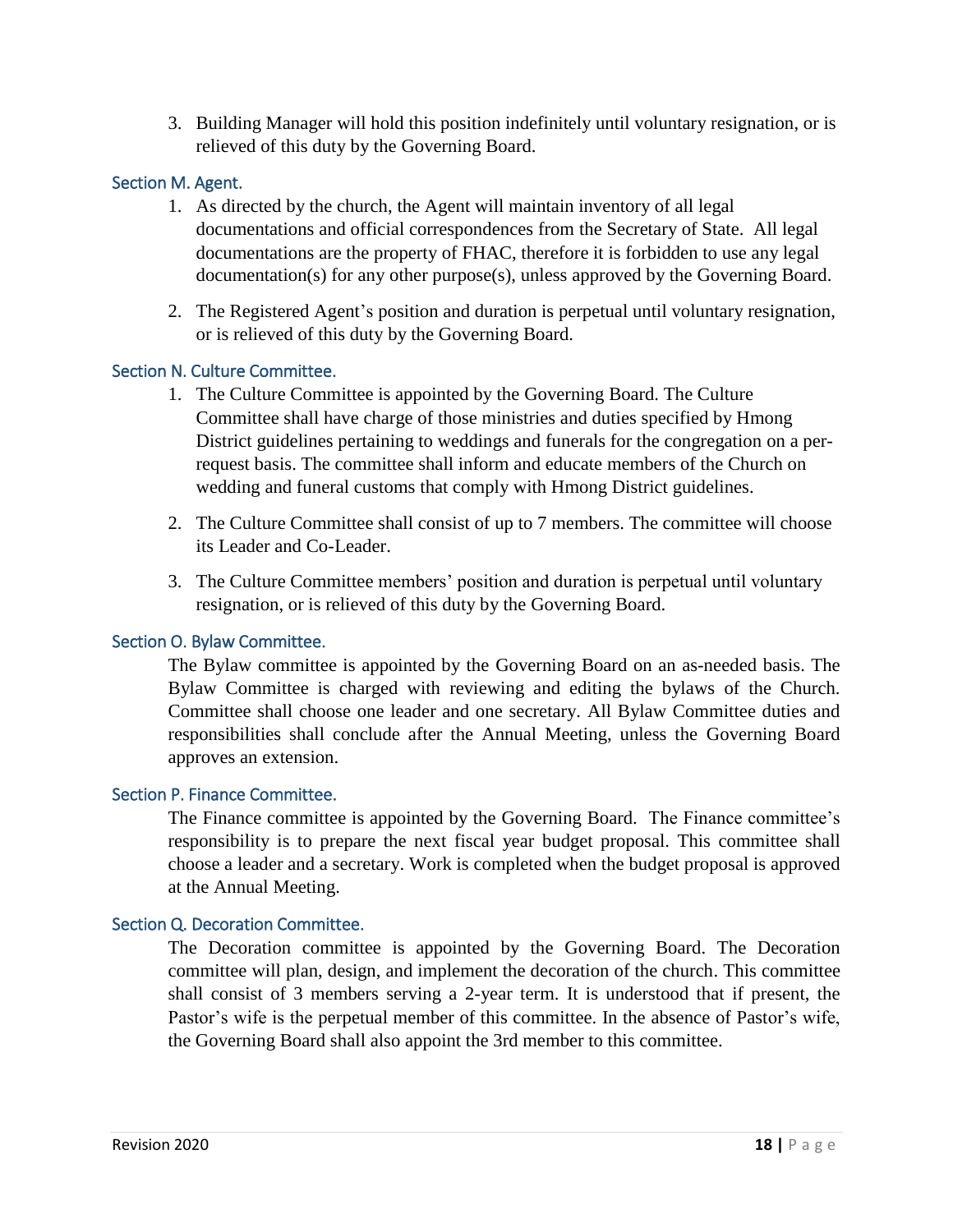#### <span id="page-18-0"></span>Section R. Resignation of Elected and Appointed positions.

The following are the guidelines for voluntary resignation from elected and appointed positions:

- 1. A person resigning from an elected position must submit a letter of resignation to the Governing Board. The Governing Board will then notify the congregation to see if they will choose to elect a new replacement or let the Governing Board appoint a replacement to finish serving the term. This decision will be made by a majority vote of the members of the church.
- 2. A person resigning from an elder-appointed position must submit a letter of resignation to the Governing Board. The Governing Board will appoint a replacement to finish serving the term.
- 3. A person resigning from a committee-appointed position must submit a letter of resignation to the Head of that committee. The Head of that committee will appoint a replacement. The new appointee must be approved by the Governing Board prior to taking over the duties of the appointed position.

#### <span id="page-18-1"></span>Section S. Midyear Meeting.

All committees shall submit their mid-year reports during the mid-year meeting, and submit proposals for the 2nd half of the year if necessary. All proposal presentations must be in writing.

## ARTICLE XI: MISSIONS MOBILIZATION

<span id="page-18-2"></span>The church shall participate in the worldwide missions and church planting ministries of The Christian and Missionary Alliance, and the support of the Great Commission Fund. The Governance Authority shall specify the means by which it purposes to mobilize members' involvement, including prayer, recruitment of men and women for vocational ministry both at home and abroad. A Missions Conference or congregation-wide event for missions mobilization shall be held each year.

## ARTICLE XII: DISCIPLEMAKING MINISTRIES

<span id="page-18-3"></span>A major ministry of this church shall be making disciples of Jesus Christ. The disciplemaking process includes evangelism, building up believers, equipping workers, and multiplying leaders, among adults, youth, and children. The Governance Authority shall specify how disciplemaking is to be pursued. The purpose of disciplemaking ministries is to bring people to a saving knowledge of Christ, teach biblical principles emphasizing missions and the centrality of Christ as Savior, Sanctifier, Healer, and Coming King, and equip people for evangelism and Christian service.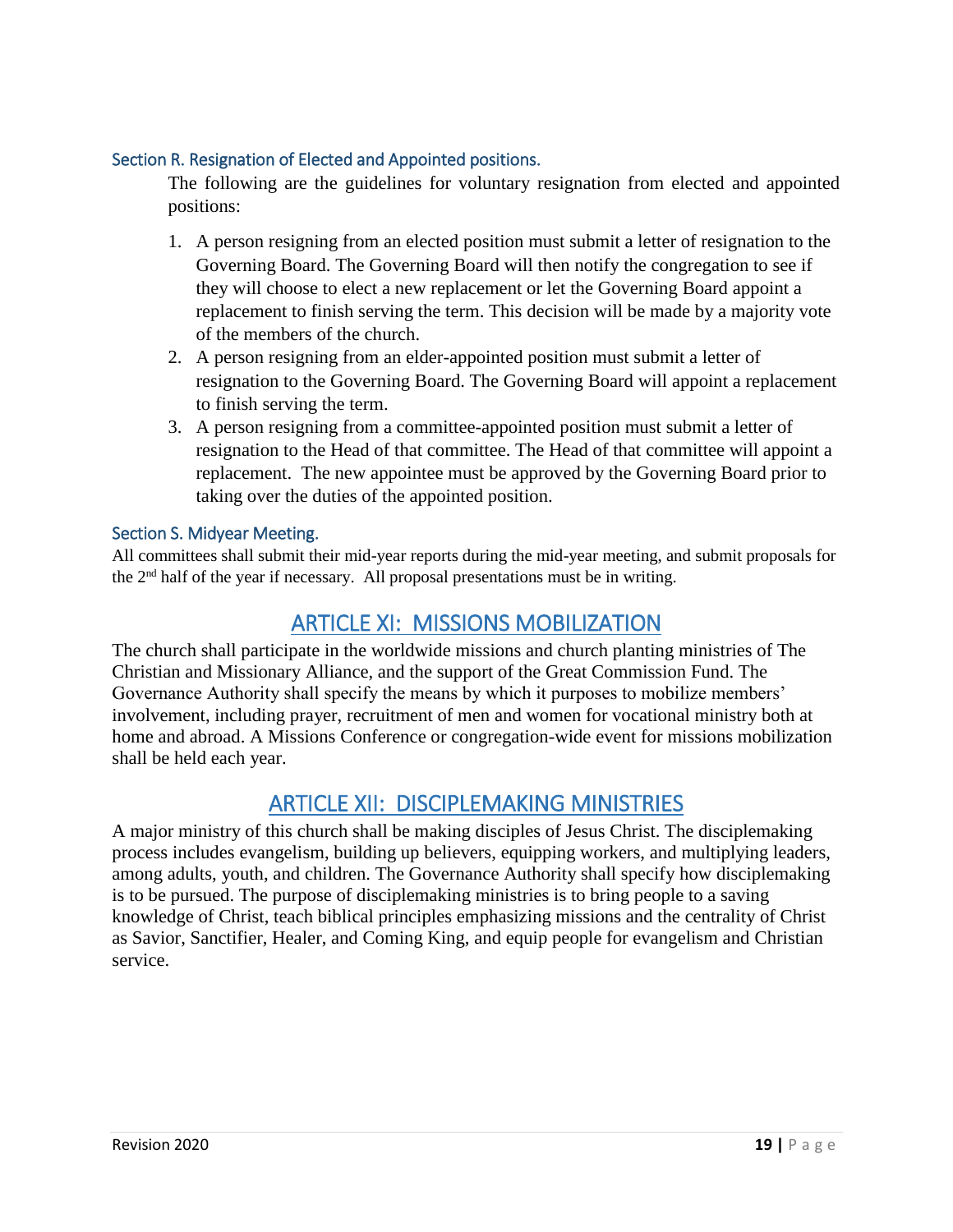## ARTICLE XIII: PROPERTY AND RECORDS

#### <span id="page-19-1"></span><span id="page-19-0"></span>Section A. Property.

This church may acquire, own, dispose of, improve, encumber, and convey property, real and personal, for church purposes, in conformity with the laws of the state where the property is situated.

Real property may be purchased, sold, conveyed, exchanged, mortgaged, or encumbered only by order of the membership through the governance authority in consultation with the district superintendent.

#### <span id="page-19-2"></span>Section B. Records.

The official records of all officers of the church and all its departments are the property of the church. In the event of the death or resignation of the incumbent or upon the election of his successor, the current records of the office shall be passed on to the newly elected officer. All records other than current shall be kept in a secure repository selected by the governance authority.

1. All legal documentations are the property of FHAC, therefore it is forbidden to use any legal documentation(s) for any other purpose(s), unless approved by the Governing Board.

#### <span id="page-19-3"></span>Section C. Audit.

All financial records shall be examined/audited bi-annually or at more frequent intervals on order of the governance authority. At least three persons, none of whom is a financial officer or a church staff member, shall be appointed by the governance authority to conduct the examination.

## ARTICLE XIV: NOMINATING COMMITTEE

<span id="page-19-4"></span>A Nominating Committee shall consist of the senior pastor, two members from the church membership, selected by, but not necessarily from the governance authority, and two elected from the church membership in a manner stipulated by the local church bylaws, prior to the annual meeting.

## ARTICLE XV: ELECTIONS

<span id="page-19-5"></span>In consideration of elections, the Nominating Committee shall present at least one name for each office to be filled. Other nominations may be made by the membership as stipulated in the church bylaws. The officers shall be elected by ballot at the annual meeting.

#### <span id="page-19-6"></span>Section A. Characteristics.

All nominees for Governing Board and Committee Members shall possess characteristic as follows:

- 1. For Elders, please see Article VI on "Governance Authority" for qualifications.
- 2. Baptized according to the Christian and Missionary Alliance ordinance on baptism.
- 3. Must be a registered member of First Hmong Alliance Church for a minimum of 1 year.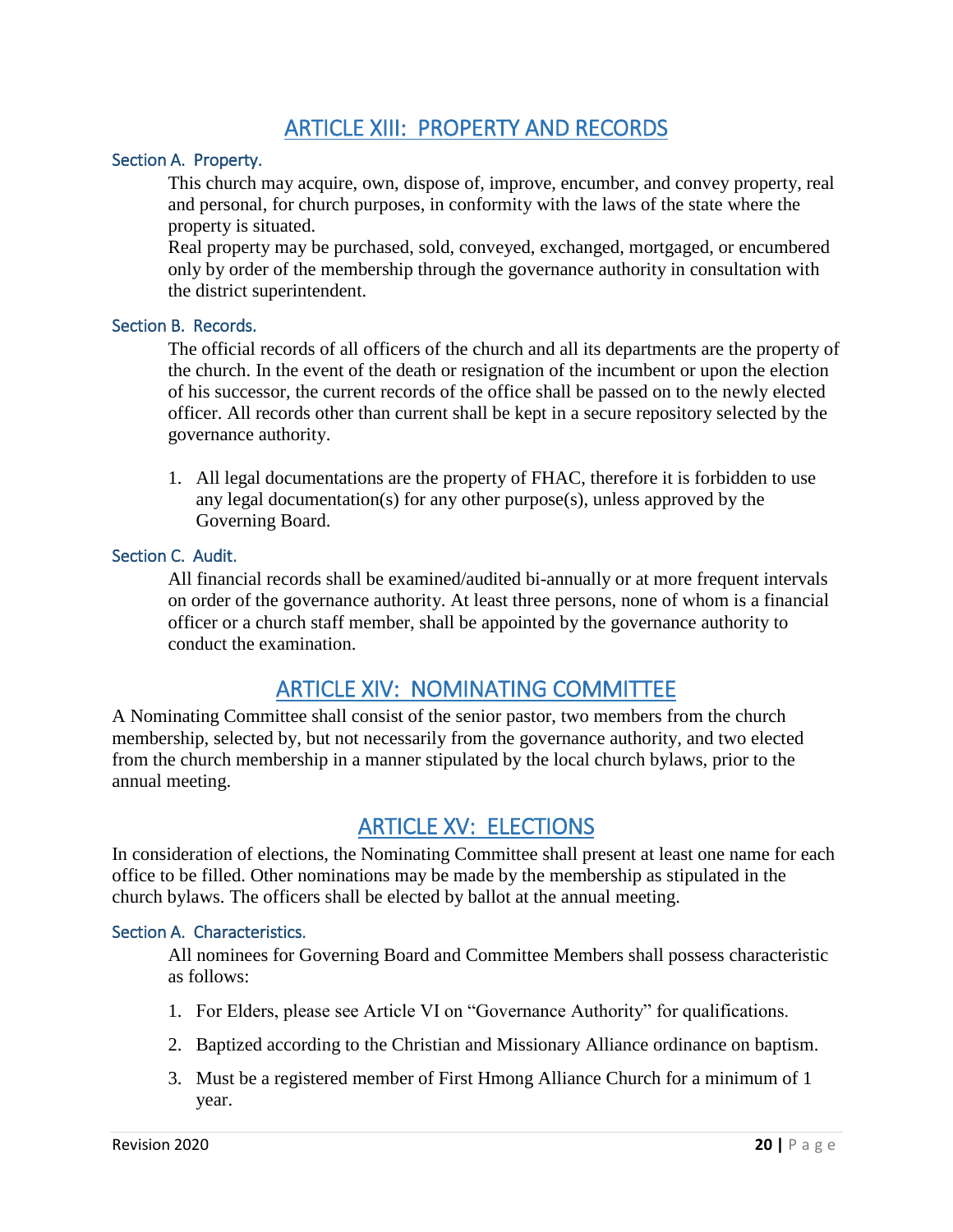#### <span id="page-20-0"></span>Section B. Governing Rules of Election.

- 1. All communication shall be courteous, respectful, and professional toward each other.
- 2. Only registered members age 16 years and older are allowed to cast a vote.
- 3. Prior to nominating a nominee, approval must be obtained from that person before the Election Committee can accept their nomination.
- 4. Nominees must be physically present during nomination and election to be eligible for nomination. Election Committee has the right to waive this requirement under emergency circumstances.
- 5. Open nomination: Members who were not nominated by a voting-eligible member shall have the opportunity to self-nominate into any one open position. Nomination is only valid if another voting-eligible member seconds the nomination.
- 6. Nominator must state his/her name to the Election Committee for the record.
- 7. A voting-eligible member can nominate only one name per open position.
- 8. Nominator may present the qualifications of the nominee to the floor, not to exceed 2 minutes.
- 9. The Nominating Committee nominees cannot be re-nominated into any other open position.
- 10. If the Election Committee cannot fill any open position(s), the unfilled position(s) will be presented to the Floor for direction.

#### <span id="page-20-1"></span>Section D. Retraction.

A member who has obtained consent to be nominated and has accepted the nomination for an open position may not retract his/her nomination. Exceptions will need to be reviewed and approved by the Election Committee.

#### <span id="page-20-2"></span>Section E. Election Rules.

- 1. For any position which only one nominee is presented, the nominee shall be accepted into the position by majority voice-vote only.
- 2. Voting shall be in ballot form.
- 3. Each voting-eligible member shall be granted one ballot form only.
- 4. The Election Committee and Ushers are responsible for tallying of ballots and reporting of the results.
- 5. Nominees with the most votes shall be declared the winner. In the event of a tie, ballots shall be re-cast. In the event of a second tie, there shall be a prayer followed by a name drawing to determine the final winner.
- 6. For each ballot, selections beyond the allowable number for each position shall be invalidated per position.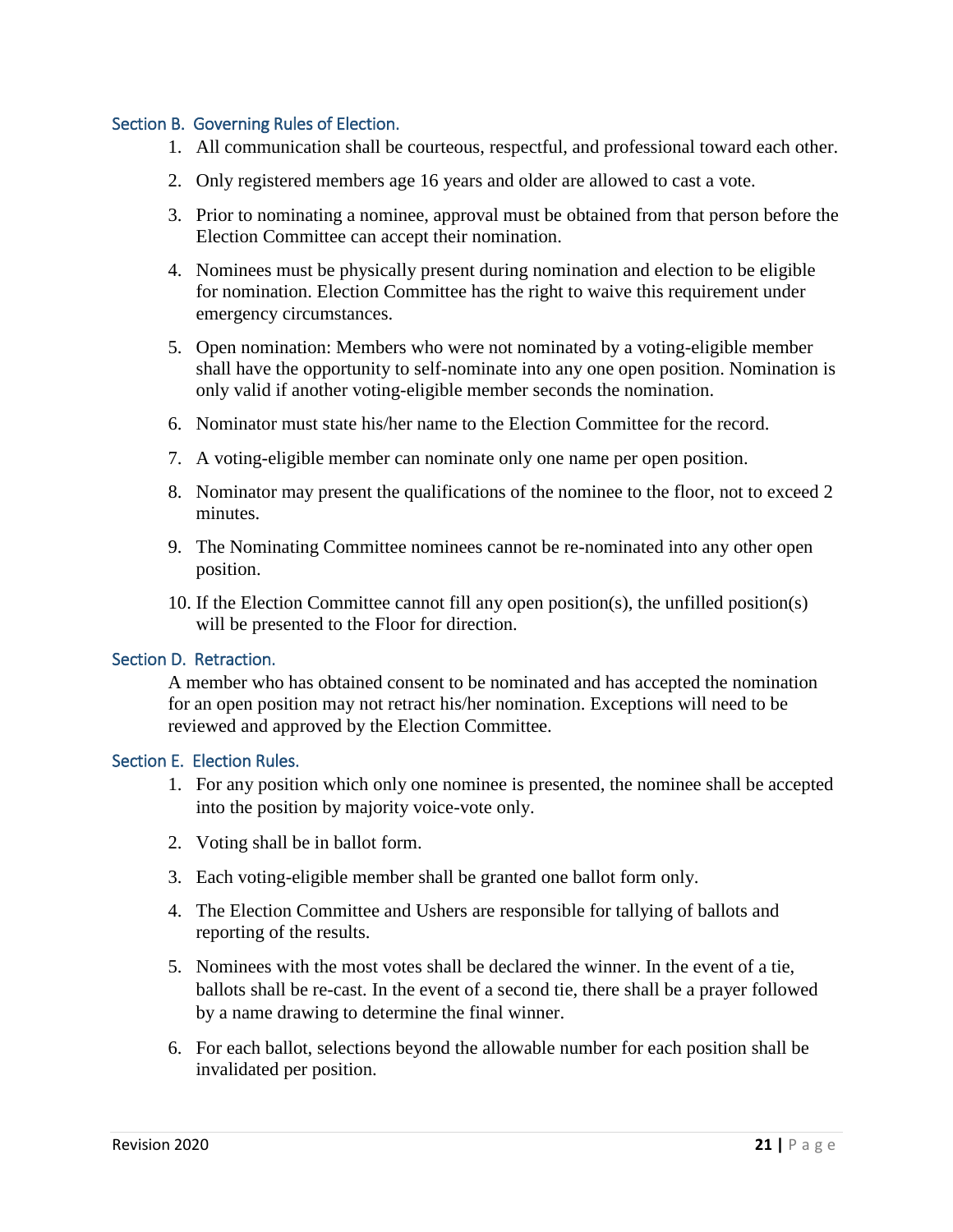#### <span id="page-21-0"></span>Section F. Elected Positions.

The following are the elected positions of the First Hmong Alliance Church and their terms:

| Secretary                                                   | 2 Years |
|-------------------------------------------------------------|---------|
| <b>Treasurer</b>                                            | 2 Years |
| <b>Assistant Treasurer</b>                                  | 1 Year  |
| Elders (4 positions)                                        | 2 Years |
| Disciplemaking Ministries Coordinator                       | 2 Years |
| <b>Assistant Discipleship Making Ministries Coordinator</b> | 2 Years |
| Auditors (3 positions)                                      | 1 Year  |
| Men's Ministry President                                    | 1 Year  |
| <b>Womens Ministry President</b>                            | 1 Year  |

Nominating Committee is responsible for recording all elected positions, noting that some positions are a 1-year term and some are a 2-year term.

Election Committee shall document all elected nominee's pertinent legal information and present said documents to the newly elected Governing Board. The congregation shall hold prayer for the newly elected members before the end of the current calendar year.

#### <span id="page-21-1"></span>Section G. Governing Board Appointed Officers

The following are the appointed officers within the Governing Board and their terms:

Head Elder (Chairman) 1 Year

Deacon 1 Year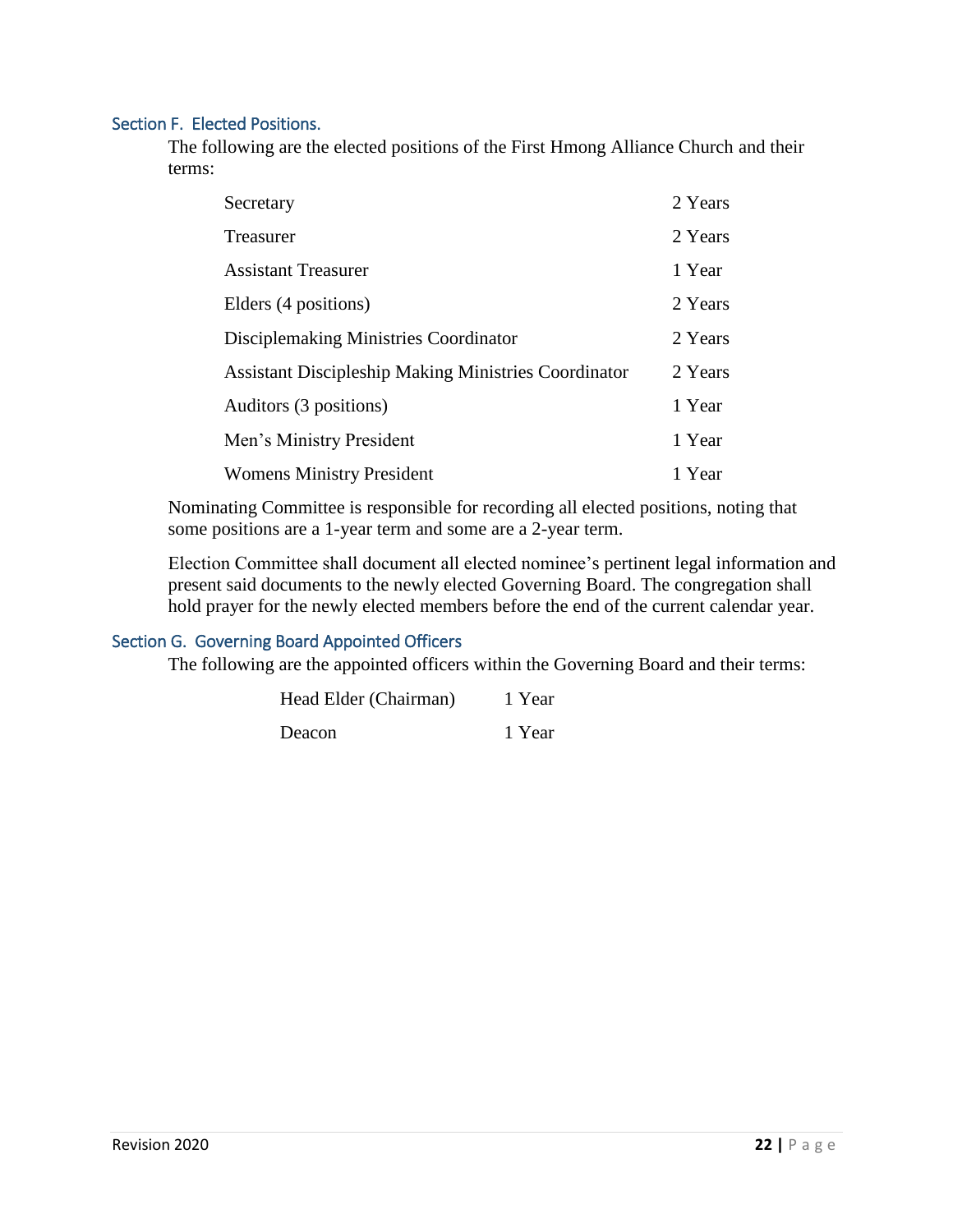#### <span id="page-22-0"></span>Section H. Appointed Committee Positions

1. The following are committee positions appointed by the Governing Board and their terms:

| Deaconess                      | 1 Year        |
|--------------------------------|---------------|
| Ushers                         | 1 Year        |
| <b>Adult Coordinator</b>       | 1 Year        |
| <b>Youth Sponsors</b>          | 1 Year        |
| <b>Nursery Coordinator</b>     | 1 Year        |
| <b>Missions Coordinator</b>    | 2 Years       |
| Praise and Worship Coordinator | 2 Years       |
| <b>Decoration Coordinator</b>  | 2 Years       |
| <b>Building Manager</b>        | No Term Limit |
| Church Agent                   | No Term Limit |

- 2. Once all appointments have been finalized, the appointed committee positions will be reviewed by the Governing Board. Upon final acceptance, the Governing Board shall hold a special prayer for the newly appointed committees before engaging in any duties/activities.
- 3. Governing Board members may not be appointed to any of the positions under Section H.
- 4. At the Governing Board's discretion, appointed positions may be combined or left vacant based on availability of qualified appointees.

## ARTICLE XVI: REVERSION OF PROPERTY

<span id="page-22-1"></span>Recognizing the purpose of the members of this congregation to support both the doctrines and the mission of The Christian and Missionary Alliance through the contribution of their tithes, offerings, and special gifts, and to ensure that the future use of such assets and real property as this church may from time to time acquire shall not be diverted from this purpose, this church adopts the following property reversion clause.

#### <span id="page-22-2"></span>Section 1. Property Reversion Events.

Any of the following shall constitute a "property reversion event:"

(a) the decision or action of this church to disaffiliate or otherwise separate itself from The Christian and Missionary Alliance without the prior written approval of such decision or action by the District Executive Committee (or its equivalent) of the district in which this church is located,

(b) the failure for any reason of this church to be subject to or abide by any of the purposes, usages, doctrines, or teachings of The Christian and Missionary Alliance,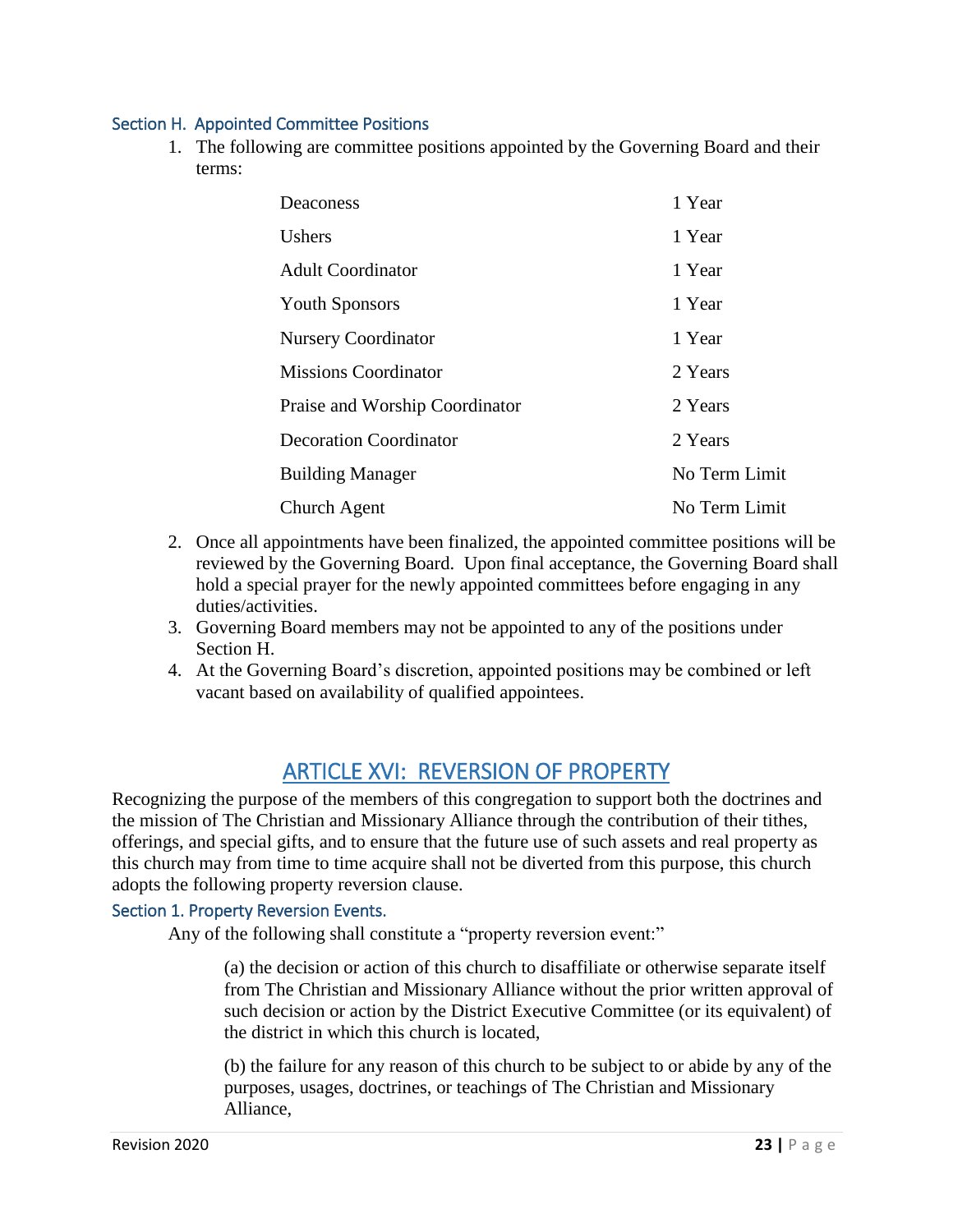(c) the failure for any reason of this church to qualify as an "accredited church" of The Christian and Missionary Alliance (as such term is defined in the Bylaws of The Christian and Missionary Alliance), or

(d) the termination of this church's existence for any reason.

#### <span id="page-23-0"></span>Section 2. Determination of a Property Reversion Event.

The determination of whether a property reversion event has occurred shall be considered and decided by the District Executive Committee (or its equivalent) of the district of The Christian and Missionary Alliance in which this church is located in accordance with procedures established from time to time by the Board of Directors of The Christian and Missionary Alliance. The decision of such District Executive Committee (or its equivalent) shall be final and binding on The Christian and Missionary Alliance, the district of The Christian and Missionary Alliance in which this church is located, and this church, and may not be challenged by any party in the absence of fraud, collusion, or arbitrariness. Should any party choose to challenge a decision based on fraud, collusion, or arbitrariness, such appeal shall only be made to the Board of Directors of The Christian and Missionary Alliance. In order to expedite review of such appeals, the Board of Directors may establish a Board of Directors committee of not less than five Board members for the purpose of handling such appeals. The decision of the Board of Directors or its committee shall be final and binding on all parties.

#### <span id="page-23-1"></span>Section 3. Consequences of a Property Reversion Event.

Upon the occurrence of a property reversion event as determined in accordance with paragraph 2 above, legal title to all real and personal property (tangible and intangible), appurtenances, fixtures, and effects of whatever type then owned, held, or used by this church, without regard to how or from whom acquired, shall, upon the demand of the district of The Christian and Missionary Alliance in which this church is located, revert to and become the property of such district of The Christian and Missionary Alliance. During the period of time between the occurrence of the property reversion event and the complete and final transfer of legal title to the district of The Christian and Missionary Alliance in which this church is located, this church shall hold such property in trust for such district to be used exclusively to further the purposes, usages, doctrines, and teachings of The Christian and Missionary Alliance.

#### <span id="page-23-2"></span>Section 4. Waiver of Certain Property Reversion Events.

In the event of a property reversion event attributable to differences in doctrine between this church and The Christian and Missionary Alliance, the property reversion process set forth above may be waived upon the approval of

(a) at least two-thirds of the members in good standing of this church,

(b) the District Executive Committee (or its equivalent) of the district of The Christian and Missionary Alliance in which this church is located, and

(c) Church Ministries of The Christian and Missionary Alliance.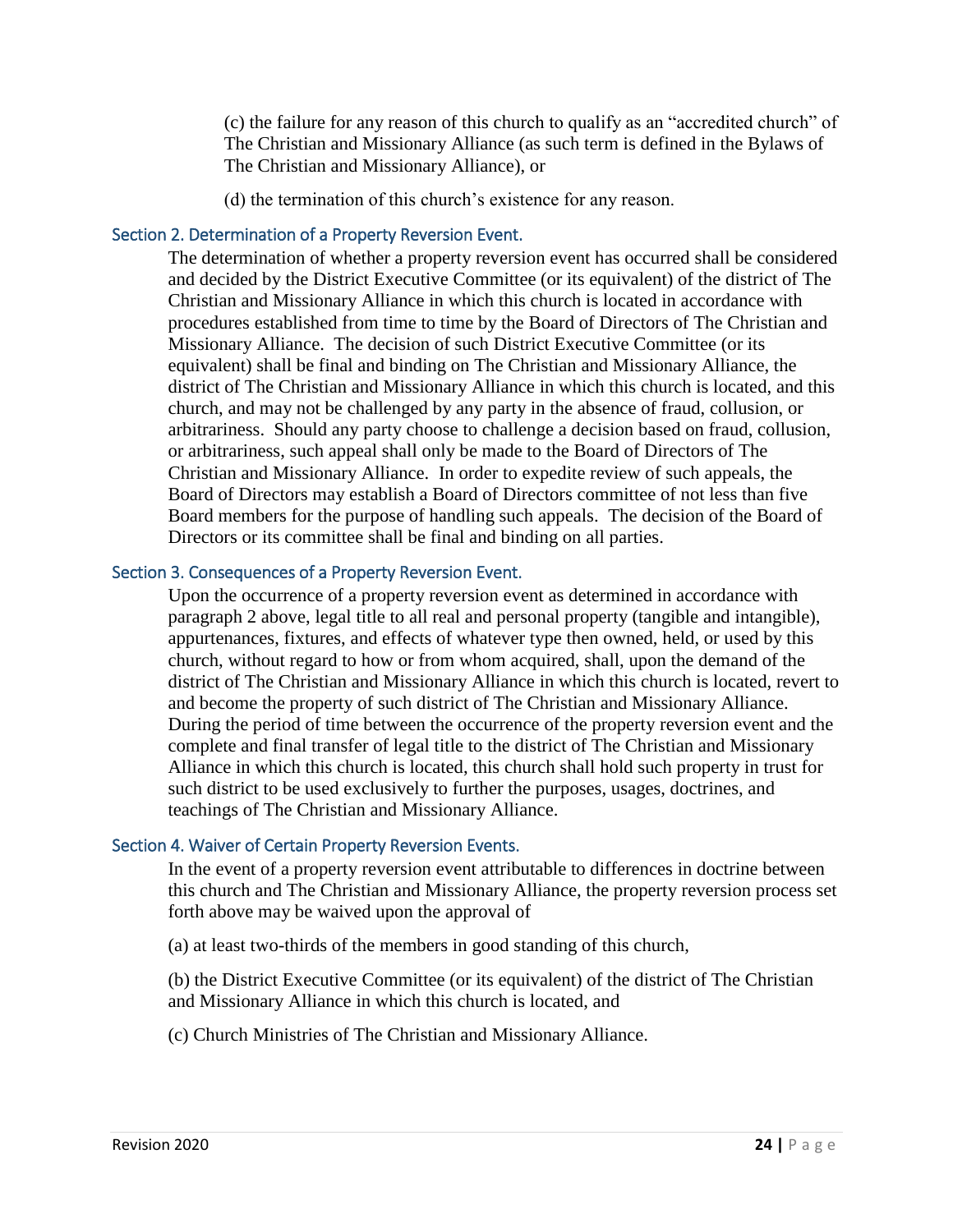#### <span id="page-24-0"></span>Section 5. Exclusion of Certain Property.

Paragraph 3 above shall not apply to any real or personal property which (i) this church owned prior to its becoming an accredited church, and (ii) is expressly identified as property not subject to paragraph 3 above in a written agreement entered into in connection with such accreditation between this church and the district of The Christian and Missionary Alliance in which this church was located upon its accreditation. The exclusion of property pursuant to this paragraph 5, and the agreement described in the preceding sentence, shall (1) terminate ten (10) years after this church's accreditation, and (2) not apply to any church that was in developing status prior to its accreditation.

## ARTICLE XVII: CHURCH GUIDELINE

#### <span id="page-24-2"></span><span id="page-24-1"></span>Section A. Baby Dedication.

- 1. A Baby Dedication can be performed only with the approval and consent of the legal guardian(s).
- 2. In the case of infidelity, there shall be confession and reconciliation in consultation with the Governing Board before the Baby Dedication can be performed.

#### <span id="page-24-3"></span>Section B. Prayer.

The Pastor and the Governing Elders are authorized to pray and anoint with oil to those who are sick (James 5:14-16); at their place of preference.

#### <span id="page-24-4"></span>Section C. Marriage.

Marriage guidelines for FHAC to follow:

- 1. Follow and abide by the 2016 Manual of the C&MA. (Section H2-2, paragraph A-F)
- 2. File proper documentations for certificate of marriage with local governing agency.
- 3. Same sex marriage. FHAC follows and abides by the 2016 Manual of the C&MA. (Section H2-2, paragraph E)
- 4. Pastor and Governing Elders are not permitted to pray for members involved in polygamy during marriage and celebratory ceremonies and meals.
- 5. Attend a mandatory Pre-Marital Counseling Class taught by the FHAC Pastor.
- 6. Pastor and Governing Elders praying for or at a celebratory meal or gathering does not constitute officiating of the wedding.
- 7. FHAC Senior Pastor must be notified beforehand of guest Wedding Officiant/Ceremonial Minister.

#### <span id="page-24-5"></span>Section D. Uniform Policy on Discipline, Restoration, and Appeal.

- 1. Follow and Abide by the 2016 Manual of the C&MA. (E8-1 to E8-19)
- 2. Certain exceptions can be made with accordance to Hmong Culture and Heritage.
- 3. A believer who marries a non-believer cannot hold office or responsibilities of any leadership role until the unbelieving spouse comes to Christ.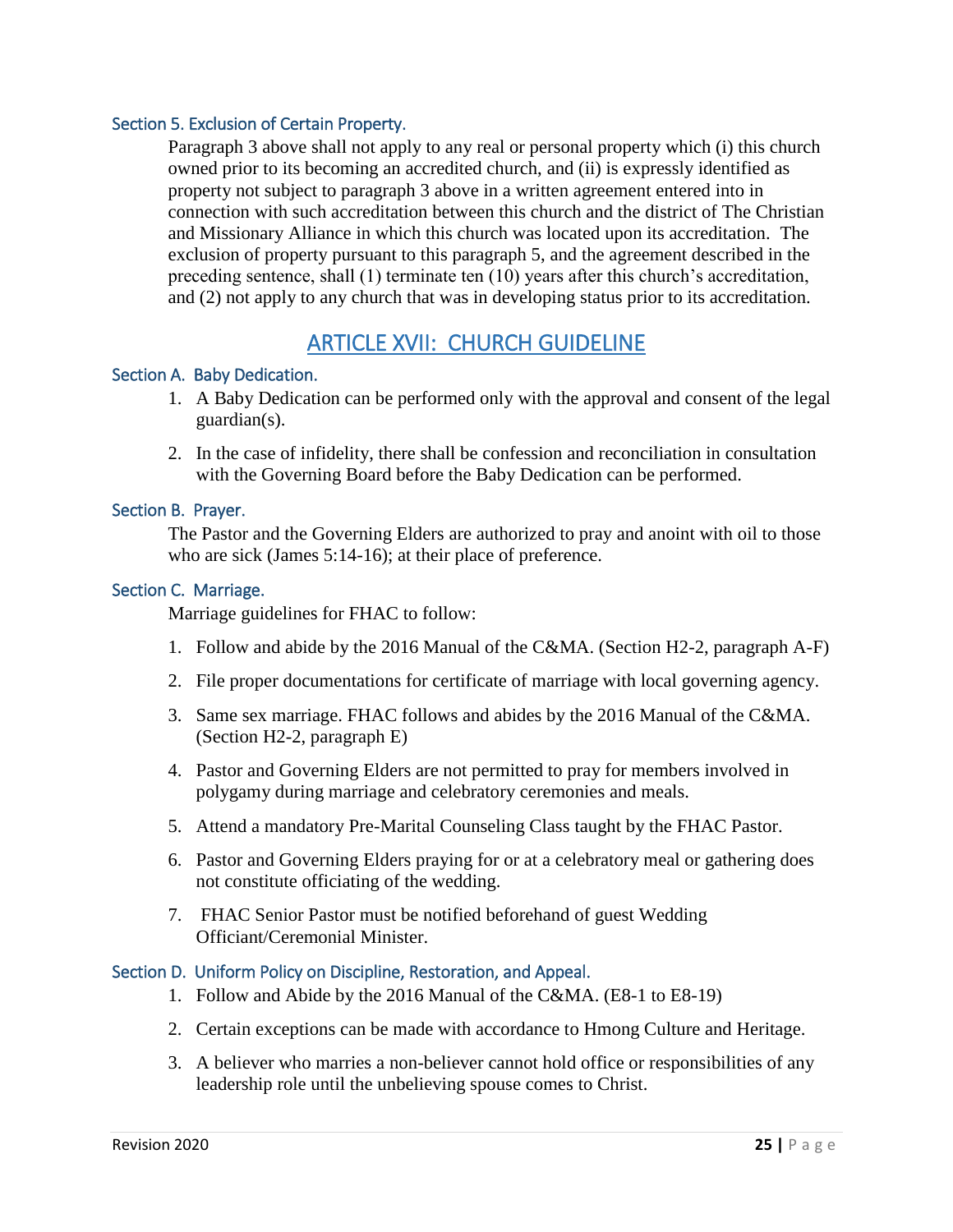- 4. A spiritual leader, with office, who elopes with a spouse will be relieved of their office and responsibilities until the restoration and appeal process is complete.
- 5. A member who lives in cohabitation cannot hold office or any responsibilities.
- 6. The Governing Board is responsible for the discipline, restoration, and appeals process.

## Article XVIII: BYLAW

<span id="page-25-0"></span>Church bylaws not in conflict with this Constitution, the provisions of the Bylaws of the Christian and Missionary Alliance, the bylaws of the district within which the church is located, or the laws of the state are required and will be adopted by a duly called meeting of the church. As a minimum, the church bylaws will include provisions for the composition and name of its governance authority that is in keeping with Article VI above. A copy of such bylaws shall be filed with the district superintendent.

## ARTICLE XIX: AMENDMENTS

<span id="page-25-1"></span>Only the First Hmong Alliance Church (FHAC) is authorized to amend the local church bylaws. A 2/3 vote in the church Annual Meeting is needed and required in order to amend any local church bylaws.

## ARTICLE XX: CONFORMANCE WITH APPLICABLE LAW

<span id="page-25-2"></span>In cases where any provision of this bylaw may not conform to state laws, First Hmong Alliance Church shall be authorized to make such adjustments as necessary in counsel with the District Superintendent of the Hmong District so as to conform to such laws.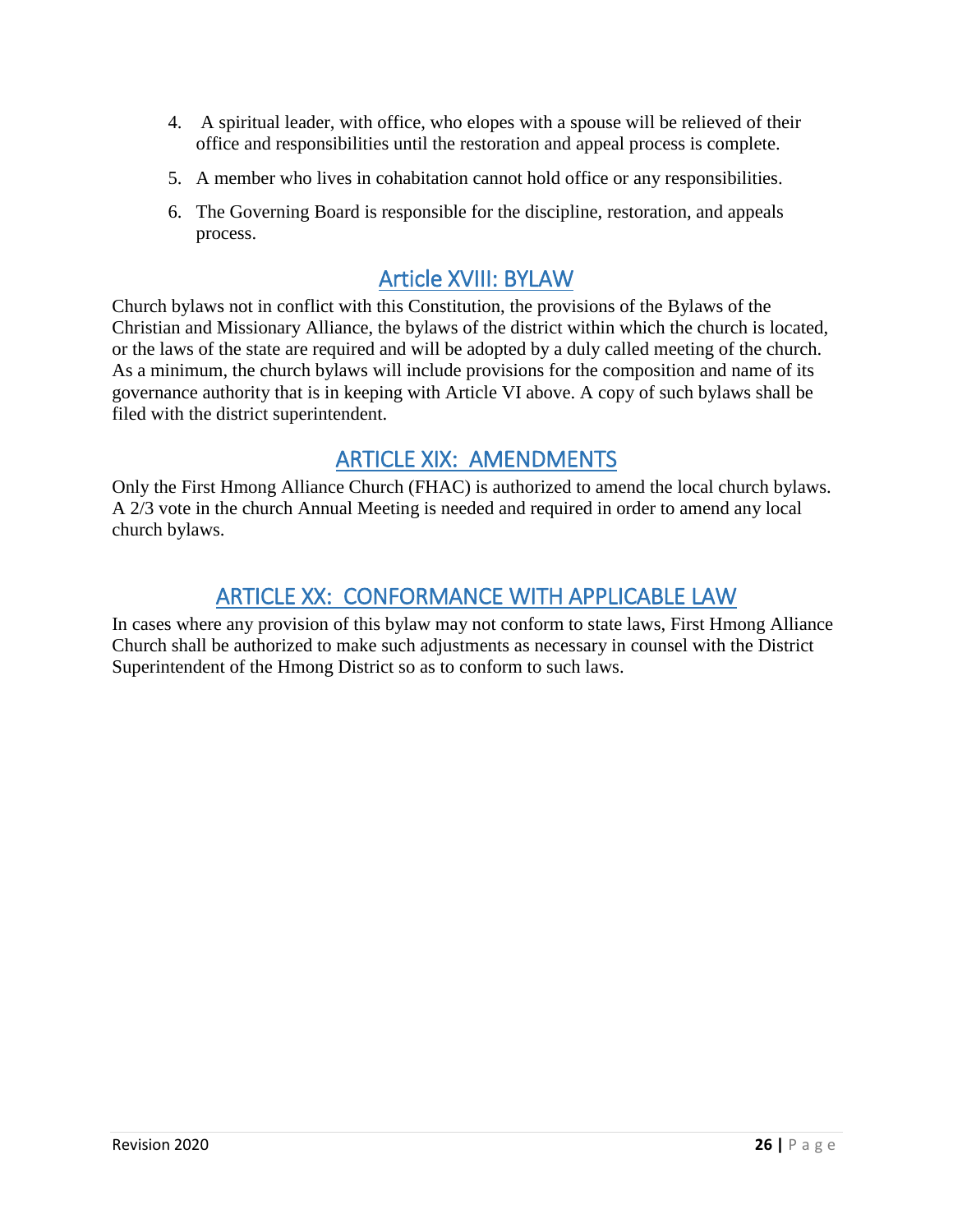## CHURCH POLICY MANUAL

#### Article I: What is the purpose of the First Hmong Alliance Church?

- <span id="page-26-1"></span><span id="page-26-0"></span>1. The Church exists to exalt Jesus Christ, our Savior, Sanctifier, Healer, and Coming King, and also to fulfill His Great Commission.
- 2. The Church exists to worship our Lord.
- 3. The Church exists to bear witness to the name of Jesus Christ.
- 4. The Church exists to lead others to salvation through Jesus Christ.
- 5. The Church exists to make disciples of Christ.
- 6. The Church exists to train Christian Leaders of the future.
- 7. The Church exists to promote fellowship among its members and the community.
- 8. The Church exists to fulfill God's works both internally and externally.
- 9. The Church exists to lend a physical hand, provide ideas, and provide financial support to fulfill God's works.
- 10. The Church exists to prepare the way for the Coming King.

#### Article II: Church Revival and Other Special Events

#### <span id="page-26-3"></span><span id="page-26-2"></span>Section A: Church Revival

When they see appropriate, the Elder Board shall plan a Church Revival.

#### <span id="page-26-4"></span>Section B: Holiday events

There shall be an annual Christmas and Easter event. Barring extenuating circumstances, there shall be a banquet at these events.

#### <span id="page-26-5"></span>Article III: Funeral Assistance

#### <span id="page-26-6"></span>Section A: Assistance

If a member of The Church passes away, The Church will provide financial assistance of \$400 and will provide floral arrangements with a value of \$100.

#### <span id="page-26-7"></span>Section B: Funeral Service

Funeral service arrangements and agenda will be set by the family of the deceased in collaboration with the designated leaders of The Church.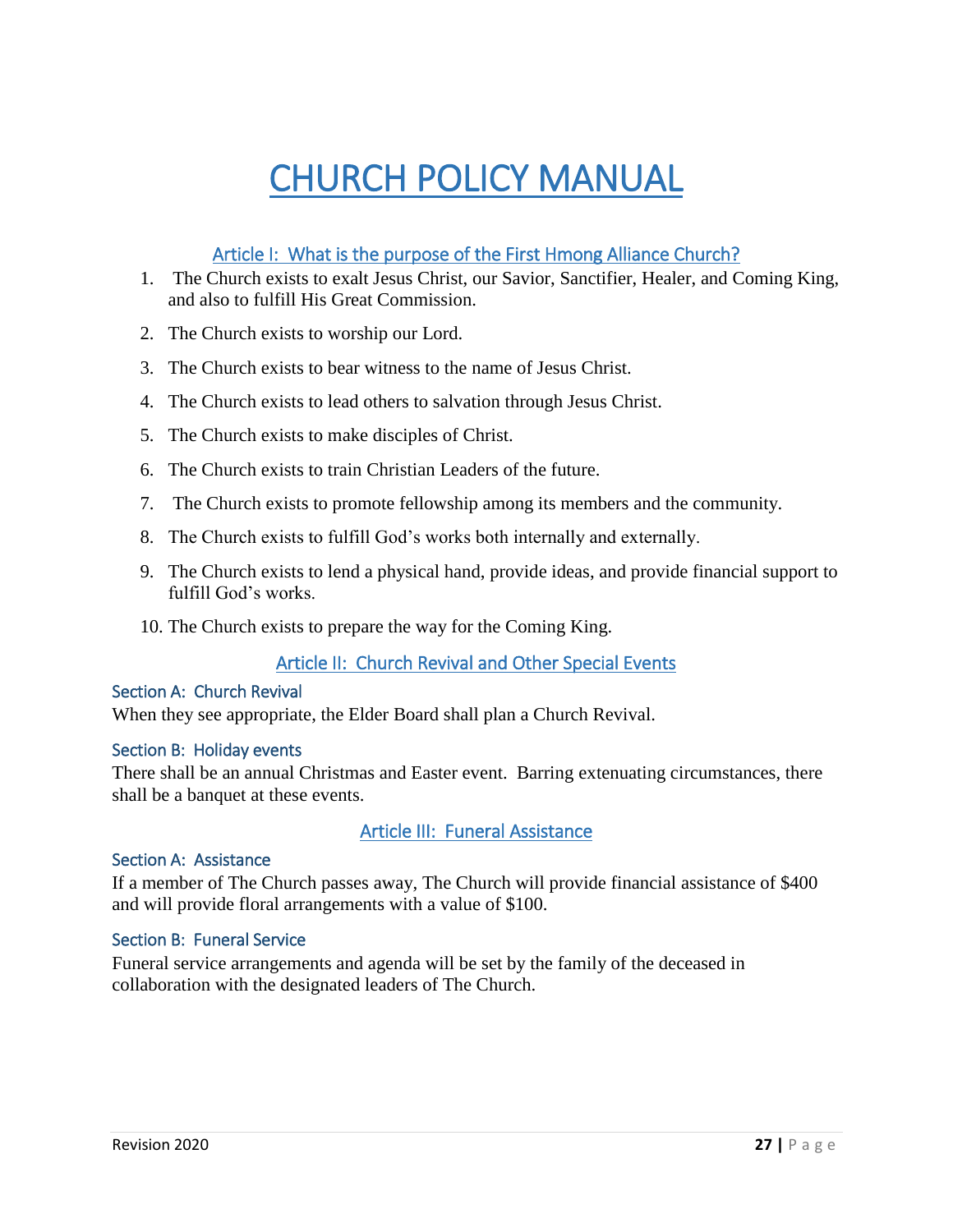#### Article IV: Church Property Usage Policy

#### <span id="page-27-1"></span><span id="page-27-0"></span>Section A. Church Building and Property Use

#### 1. **Church Building**

The church building shall be used solely for the purpose of Christian Worship as defined in the church By-laws and Policy manual. Building usage for any other purposes must receive specific approval from the church Governing Board.

#### **2. Worship Schedule**

- **a.** Sunday service The Church's Sunday schedule shall run between 8:30am to 1:00pm. Within this timeframe, the Governing Board will set the schedule as they see fit on a year-to-year basis.
- **b.** Wednesday Night Prayer Wednesday Night Prayer will be on Wednesday's from 7:00pm to 8:15pm.

#### **3. Other church property**

- **a.** All church property shall be used solely for the ministry of The Church.
- **b.** If anyone needs to borrow church property, permission must be obtained from the Governing Board or from the church agents in charge of such property. Appropriate request forms should be filled out as necessary.
- **c.** If any borrowed church property is lost or broken, it is the responsibility of the borrower to repair said property, or assist the church financially to procure a new property of like kind.

#### **4. Church financial resources**

- **a.** All committees and subcommittees may use church financial resources as approved at the Church Annual Meeting. Any committee or subcommittee requiring church financial assistance beyond its budgeted amount must receive prior approval from the Governing Board.
- **b.** The Church does not provide loans under any circumstances.
- **c.** The Church's authorized signers shall be the Treasurer and the Chairman. In the event the Pastor is the Chairman, he cannot be an authorized signer. The Governing Board must appoint another Elder as signer in his place.

#### **5. Church Tax Exempt Letter**

The Church's tax exempt letter shall be used solely for purchases and expenses incurred on behalf of First Hmong Alliance Church. The tax exempt letter may not be used for personal expenses.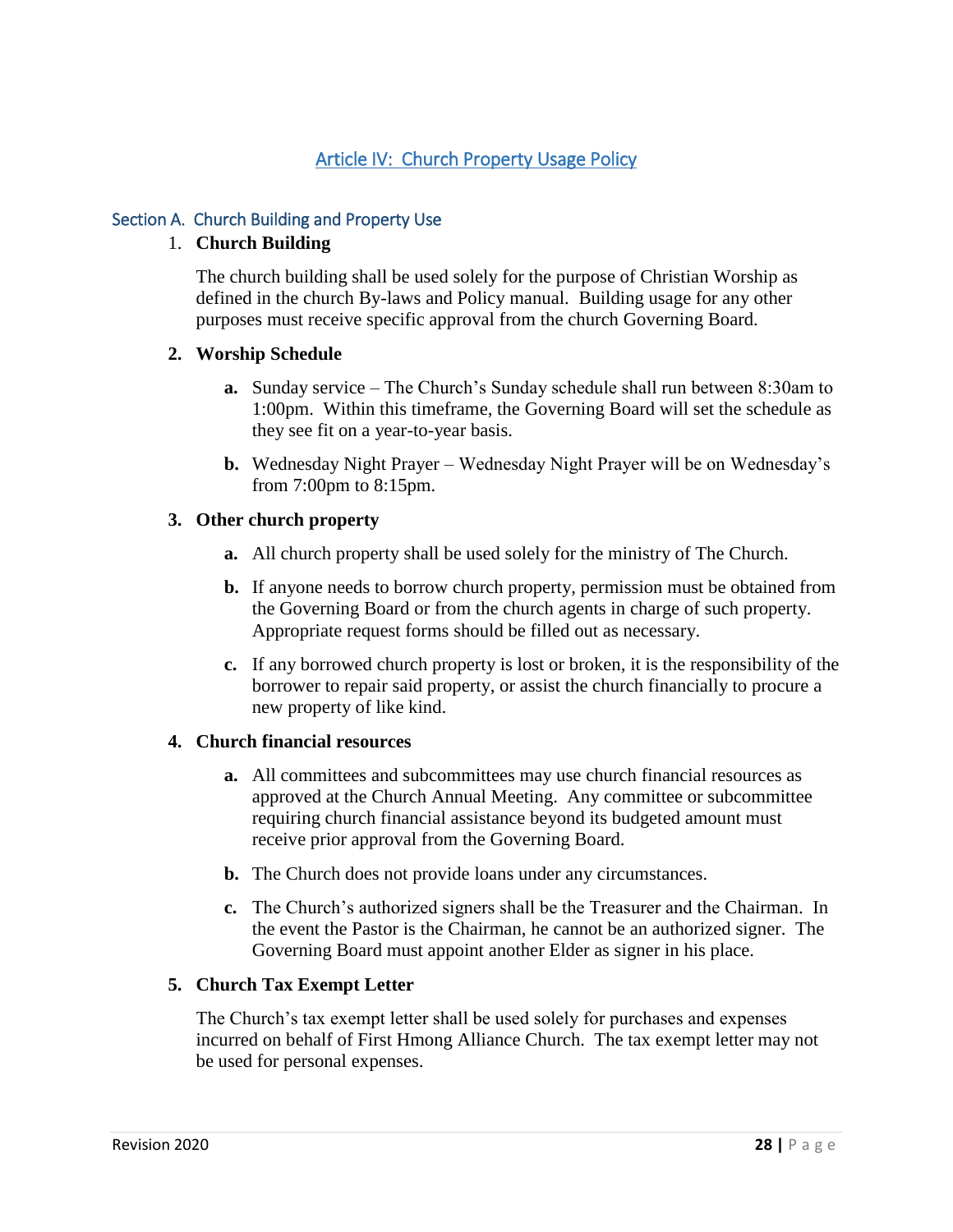#### **6. Weddings**

All persons requesting to use the church building and properties for their weddings must receive prior approval from the Governing Board

#### **7. Funerals**

The church building may not be used for funeral services.

#### **8. Concerts**

- **a.** Concerts are permissible for the purpose of Christian praise and worship.
- **b.** Requests from other churches and organizations to use the church facilities for concerts must be approved by the Governing Board.

#### **9. Conferences/seminars**

Requests, whether from individuals or organizations, to use the church facilities for conferences or seminars must be approved by the Governing Board.

#### **10. Other facility uses**

Requests to use church facilities other than those described above require the approval of the Governing Board.

#### **11. Food and Banquet policy**

- **a.** Members of The Church are permitted to use the church facilities for banquets, luncheons, and parties.
- **b.** Because the sanctuary is the primary place of worship at the church, and due to the difficult nature of cleaning this room, no food or drink shall be permitted in the sanctuary room.
- **c.** Any other banquet, luncheon, or party use not described above requires the approval of the Governing Board.

#### **12. Facilities usage fees**

- **a.** There is no charge for church facilities if usage is for the ministry of The Church or the Hmong District.
- **b.** Members of The Church requesting usage of church facilities for banquets or parties shall be assessed a usage fee of \$50.00. Usage for banquets/meals in conjunction with funerals will not be assessed a fee.
- **c.** For conferences or seminars, the church usage fee shall be \$50 per day per room.
- **d.** Non-members requesting usage of church facilities shall be assessed a usage fee of \$75.00 per day.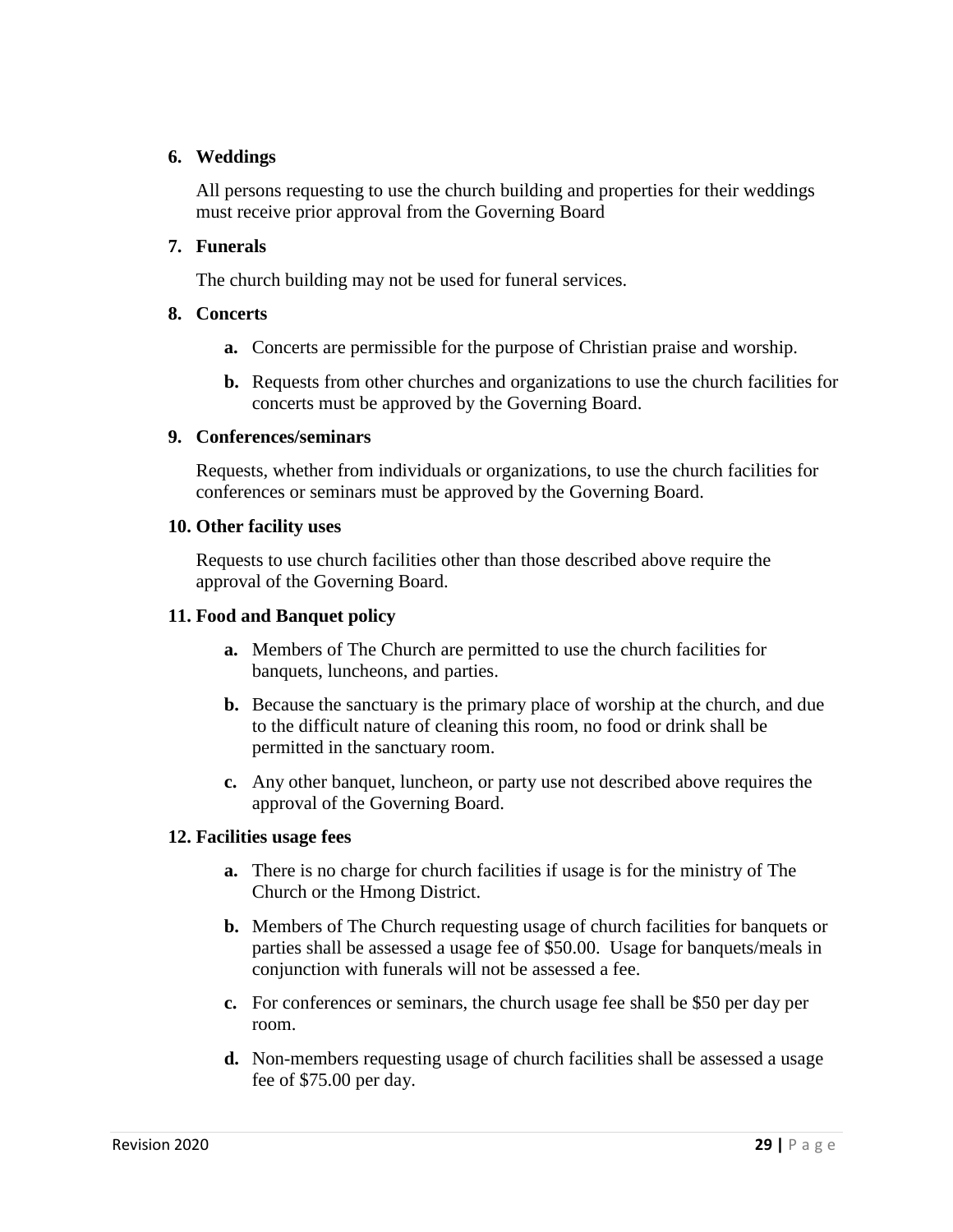**e.** Any deviation from the above listed fees will require approval from the Governing Board.

#### **13. Guidelines for requesting church/facilities use**

- **a.** Request must be made at least 1 week before the scheduled event.
- **b.** Written request must specify the rooms desired. Facility usage is limited to the rooms that have been requested and approved only.
- **c.** Individuals or groups must provide their own security.
- **d.** Individuals or groups preparing meals must clean up immediately following their event.

#### **14. Guidelines for selling at church**

- **a.** Items to be sold at church must be of Christian and biblical values. However, prior approval must be received from the Governing Board. It is not permissible to sell items for any individual seller's personal gain.
- **b.** Fundraising for church programs, committees, subcommittees, and projects is allowed.
- **c.** It is not permissible to sell items that contradict Christian and biblical values.
- **d.** All selling activities at church, whether defined above or not, must receive prior approval from the Governing Board.

#### <span id="page-29-0"></span>Section B. Retention of Church property.

All property provided to the church, whether financial or material, become sole property of First Hmong Alliance Church. If a member or group of members voluntarily or involuntarily terminate membership from the Church, they waive all claims to any church property.

#### Article V: Welcome of New Members and of Guests

<span id="page-29-1"></span>The Pastor shall perform welcome proceedings for new members. The welcoming of guests to worship services shall be handled by the Governing Board as they see fit on a year-to-year basis.

### Article VI: Church Employment

#### <span id="page-29-3"></span><span id="page-29-2"></span>Section A: Church lay staff.

With majority approval of the voting members of The Church, the Governing Board may fill positions as approved.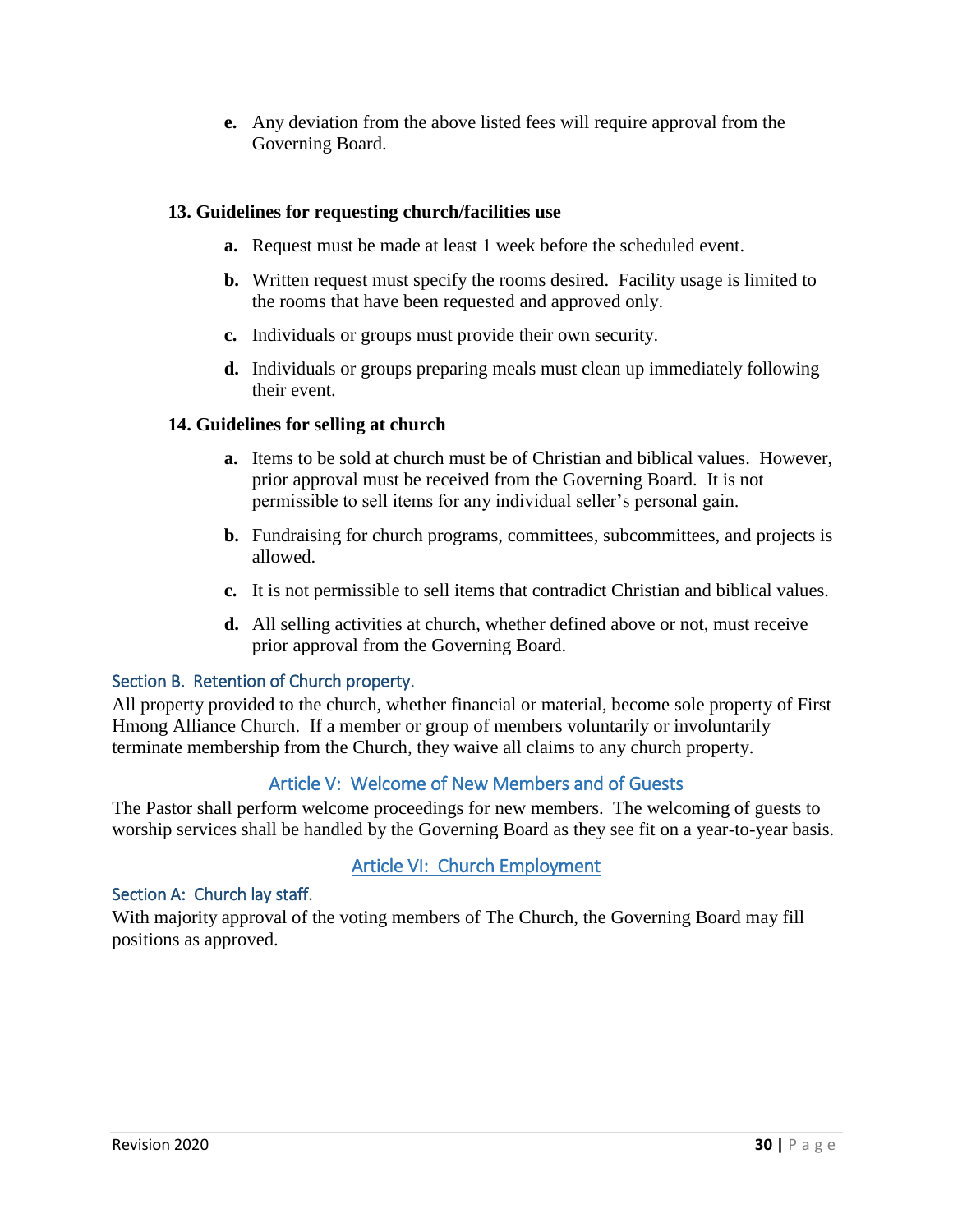#### Article VII: Salary and compensation

#### <span id="page-30-1"></span><span id="page-30-0"></span>Section A: Pastoral Salary.

The Governing Board shall establish the salary for pastoral staff, whether employed full-time or part-time.

#### <span id="page-30-2"></span>Section B: Lay staff compensation.

The Governing Board shall establish salary for lay staff.

#### <span id="page-30-3"></span>Section C: Pay increases.

The Governing Board shall establish if there is any pay increase for staff on an individual basis, based on inflation and merit.

#### <span id="page-30-4"></span>Section D: Pay dates.

Paid staff shall be paid on the  $15<sup>th</sup>$  and the last day of every month.

#### Article VIII: Health and Life Insurance

<span id="page-30-5"></span>First Hmong Alliance Church shall provide health insurance to full-time staff as agreed upon between staff and the Governing Board, as well as in accordance with applicable state and federal laws.

#### Article IX: Pastoral Office Supplies

#### <span id="page-30-7"></span><span id="page-30-6"></span>Section A: Pastoral materials.

The Church shall provide funds for pastor to purchase reference and educational materials.

#### <span id="page-30-8"></span>Section B: Pastoral document retention.

In the event that the Pastor's employment with The Church terminates, the pastor is entitled to documents that he has created while employed at The Church. The Church shall keep documents that are pertinent to its ministry.

#### Article X: Pastoral Conferences, Training, and Guest Speaker Invitations

#### <span id="page-30-10"></span><span id="page-30-9"></span>Section A: Pastoral Training.

The Church shall permit pastor to attend training and conferences as needed. Approval shall be granted on a case-by-case basis upon review by the Governing Board.

#### <span id="page-30-11"></span>Section B: Guest Speaker Invitation.

The Church shall permit pastor to fulfill guest speaker invitations requested by other churches and organizations. Approval shall be granted on a case-by-case basis upon review by the Governing Board.

#### Article XI: Church Work Hours

#### <span id="page-30-13"></span><span id="page-30-12"></span>Section A: Lay Staff.

- 1. Full time staff work day: Monday through Friday, 9:00am to 5:00pm
- 2. Part-time staff work day: Work hours for part-time staff shall be established by the Governing Board along with the Building Manager.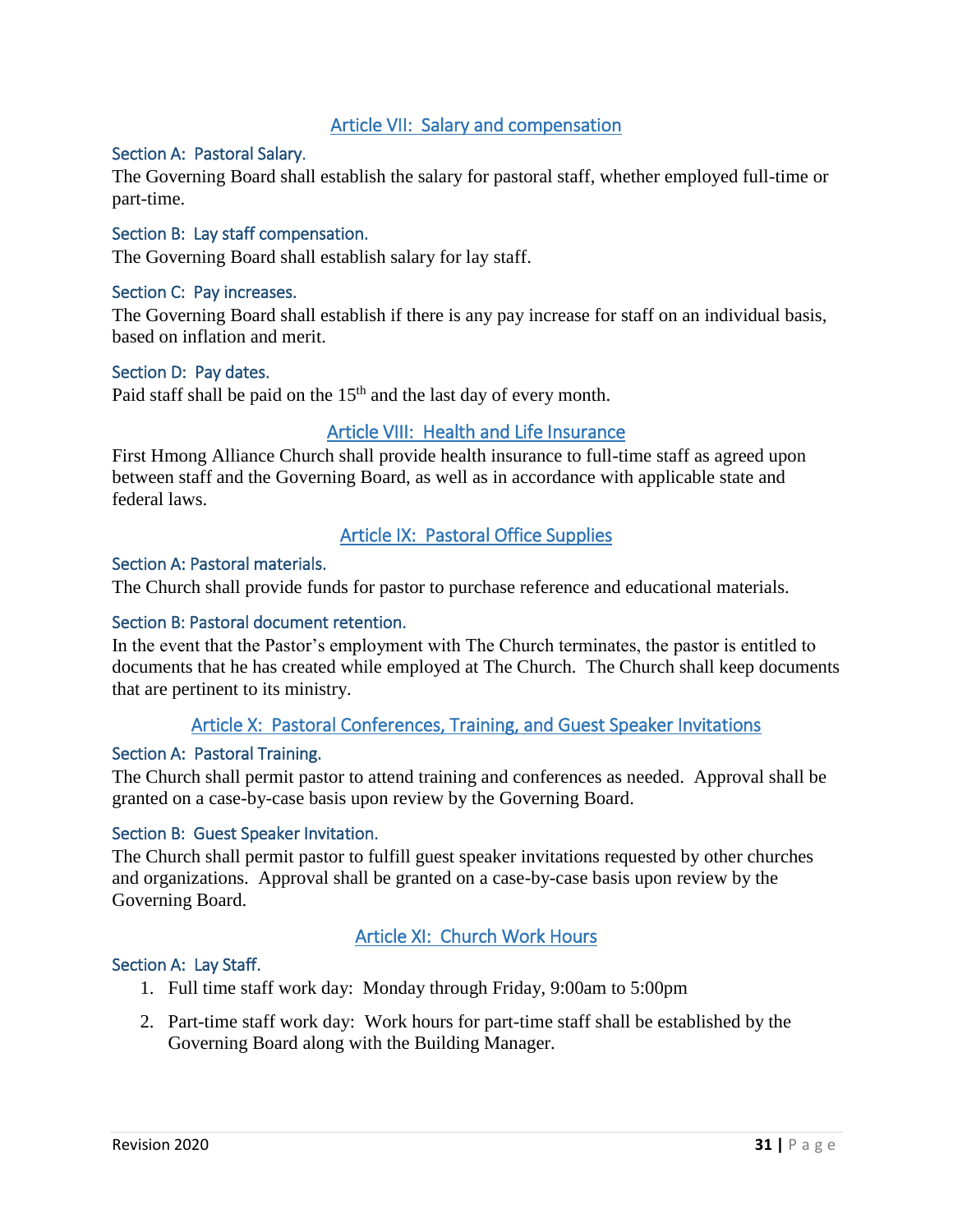#### Article XII: Vacations and Holidays

#### <span id="page-31-1"></span><span id="page-31-0"></span>Section A: Pastoral holidays.

- 1. January 1 New Year's Day. If New Year's Day falls on a Sunday, pastor will be allowed to take either the day before or after the holiday off.
- 2. July  $4<sup>th</sup>$  Independence Day. If Independence Day falls on a Sunday, pastor will be allowed to take either the day before or after the holiday off.
- 3. The Friday after Thanksgiving Day.
- 4. The day after Christmas Day.
- 5. 3 personal holidays, to be taken at pastor's discretion. If unused at the end of the year, the personal holidays will be forfeited.
- 6. Bereavement Leave: 1 week for an immediate family member, 3 days for extended family.
- 7. Labor Day. Pastor may choose any day that week to take the holiday.
- 8. Memorial Day. Pastor may choose any day that week to take the holiday.
- 9. Sick Days. Pastor may use as many consecutive sick days as necessary to recover from illness. However, if beyond 3 consecutive months, the Governing Board and pastor shall discuss contingency plans.

#### <span id="page-31-2"></span>Section B: Vacation time.

- 1. Any unused vacation time at the end of the year shall be forfeited. There shall be no additional pay for work done during vacation time taken, unless requested by The Church.
- 2. If The Church requires pastor to work during vacation, pastor shall be compensated at a rate of 1.5 times his salary for the hours worked.

#### <span id="page-31-3"></span>Section C: Sabbatical Leave.

Request for Sabbatical Leave shall be reviewed for approval by the Governing Board in consultation with the District Superintendent of the Hmong District.

#### <span id="page-31-4"></span>Section D: Lay Staff Holidays.

- 1. January 1<sup>st</sup>, New Year's Day
- 2. Easter
- 3. Memorial Day
- 4. July  $4^{th}$ , Independence Day
- 5. Labor Day
- 6. Thanksgiving Day
- 7. December 25<sup>th</sup>, Christmas Day